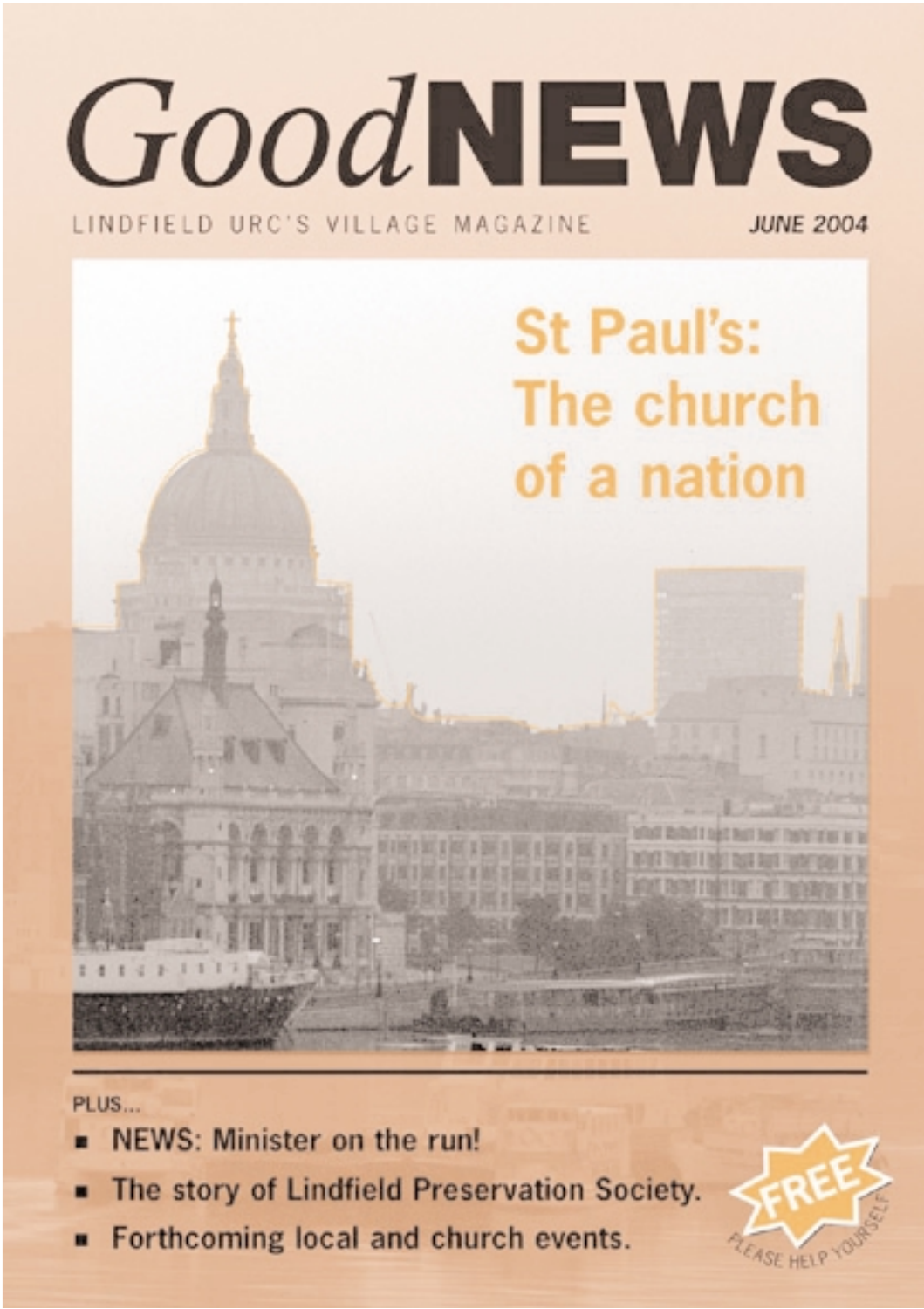## **Sharing the peace**



**I 'Towards the Dawn' Clifford n his prophetic book, Hill states that lasting change will never come about by the imposition of an external political system but by a change in men's and women's hearts. The change in a heart turned towards God, knows salvation through Jesus Christ and the peace and security that it brings.**

America and Britain wanted to see regime change in Iraq and to create the opportunity for democracy. Commentators are now saying that it was easy to win the war and oust Saddam Hussein but it is much harder to win the peace. Some in Iraq will no doubt welcome the change but the hearts of the Iraqi people have not entirely been won. We see bloodshed and turmoil and a lack of peace because, for some, their hearts are hardened and turned against the West and its values. I think Clifford Hill had a point.

When we see such turmoil in the world we yearn to see peace but although a peace or ceasefire can come about through the cessation of war and signed accords, Jesus, the Prince of Peace, spoke about a different kind of peace. He spoke about imparting or giving peace on several occasions and in John 14 verse 27 he says:

*"Peace I leave with you; my peace I give you. I do not give to you as the world gives. Do not let your hearts be troubled and do not be afraid."*

The peace Jesus is talking about here is "shalom" which literally means wholeness or completeness. The peace Jesus gives is that of being at one with our creator, knowing in our heart the burden and guilt of sin removed and having the hope of eternal life. This peace is an inner peace that brings us spiritual wholeness and allows us a perspective on life that brings hope through the gospel of Jesus.

To be able to live and function in such a troubled world we need this peace. When we look at the world and see so much trouble and suffering it may seem like a long haul to say that peace will come about through people individually accepting the peace that Jesus gives. But sin is the cause of wars through evil, lust for power and greed etc; God's answer: the gospel of peace. That is why Jesus left us with the commission to share this gospel with all nations,

The peace we receive from Jesus we are to share with the help of the Holy Spirit and the more effective we are at doing this then the more we will see this peace affect our world.

*Colin Bones, minister*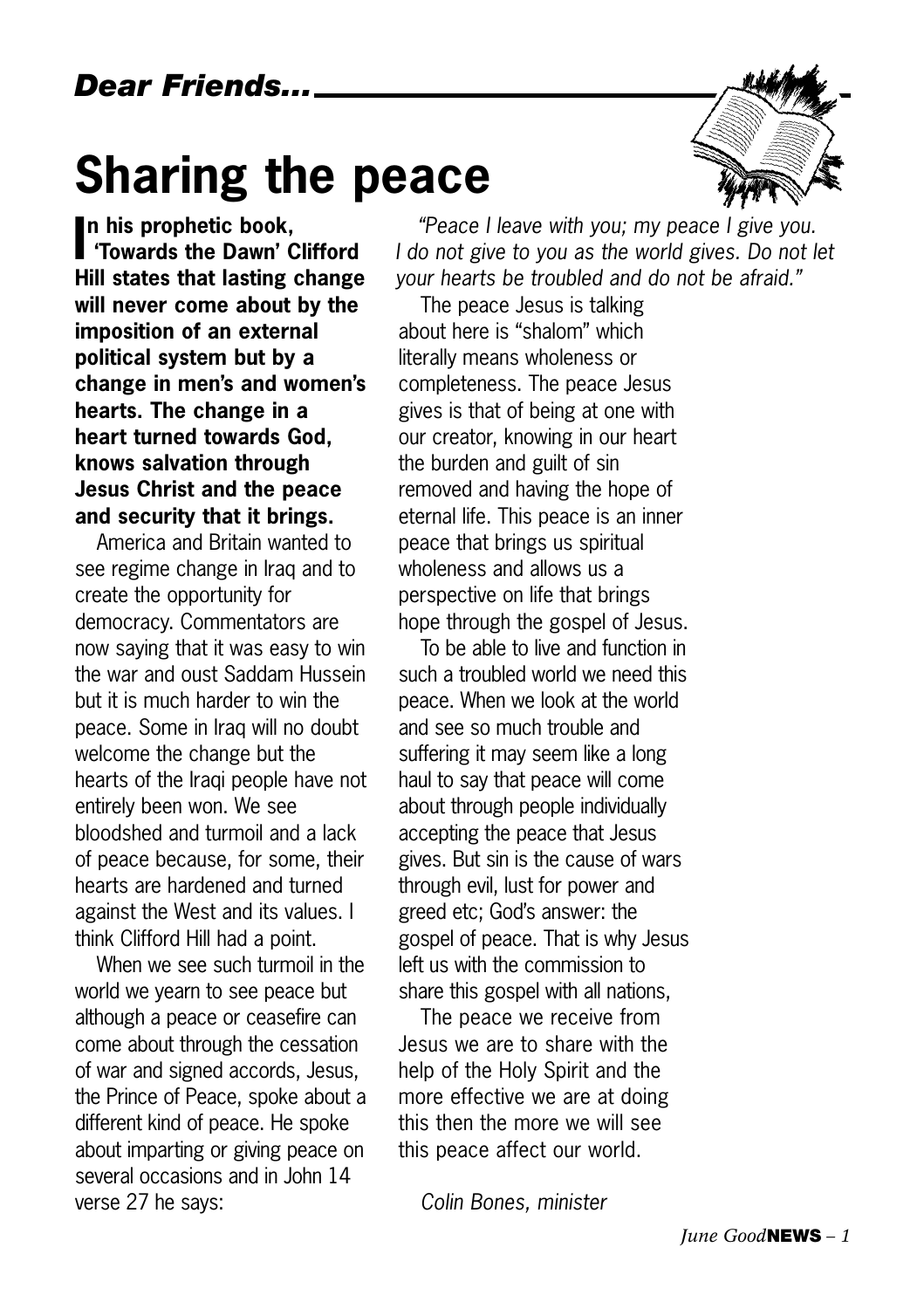## *Good***NEWS**

*This magazine is produced by: Lindfield United Reformed Church, 50 High Street, Lindfield, West Sussex RH16 2HL. © Lindfield URC 2004*

**Editor:** David Tingley <david@visualeclipse.co.uk> Tel: 01444 451024 **Editorial Oversight:** Hilary Shepherd **St Paul's images:** Sampson Lloyd/ St Paul's Catherdral **Additional Photography:** Nicola Saunders

**Copydate** for the July/August edition is 5pm, Saturday 12th June 2004. All contributions should be given to the editor by this time via email, or paper copy can be placed in the "GoodNEWS" pigeon hole at the rear of the church. Please ensure that you include contact details in case of query.





**Minister:** Rev Colin Bones 52 High Street, Lindfield RH16 2HL Office: 01444 487607 Home: 01444 483803 Email: colin@lindfieldurc.org.uk

**Secretary:** Mr Ron Goodenough "Downside" Stone Quarry Road, Chelwood Gate RH17 7LS Tel: 01825 740351; Fax: 01825 740157 Email: ron@rgoodenough.freeserve.co.uk

**Assistant Secretary:** Mrs Sue Waller Tel: 01444 455047 Email: susanwaller@lineone.net

**Treasurer:** Mr Barry Piper Tel: 01444 456823 Email: barrypiper@aol.com

*A list of serving Elders can be found in Who's Who?*





**For those of you who desire a read formed of variety and choice – I don't think you will be disappointed in this issue of GoodNEWS!**

We can certainly enjoy the 'usual suspects' like contributions from Colin, Nikki Taylor and a healthy range of church family news – but it does not stop there.

I hope a good few of you, lovely readers, will at least have a passing interest in history. On page 4 begins a feature on the awesome St Paul's catherdral, so-called the spiritual home to our nation. Then, found on page 20, is an item in our Community life section all about Lindfield's Preservation Society – also a fascinating glimpse to how life was, and what could have been.

Elsewhere, we can read a couple of personal accounts from the real world: Tina Elphick gets into some hot water (page 22) and John Barling brings us a testimony of a reformation from the Worthing Churches Homeless Project (page 18).

What with news of our minister doing the village run, a quite superb 'virtual' church on the internet and the anticipation of Village Day – it all makes for a pretty exciting read. I hope you agree!

*David Tingley, editor*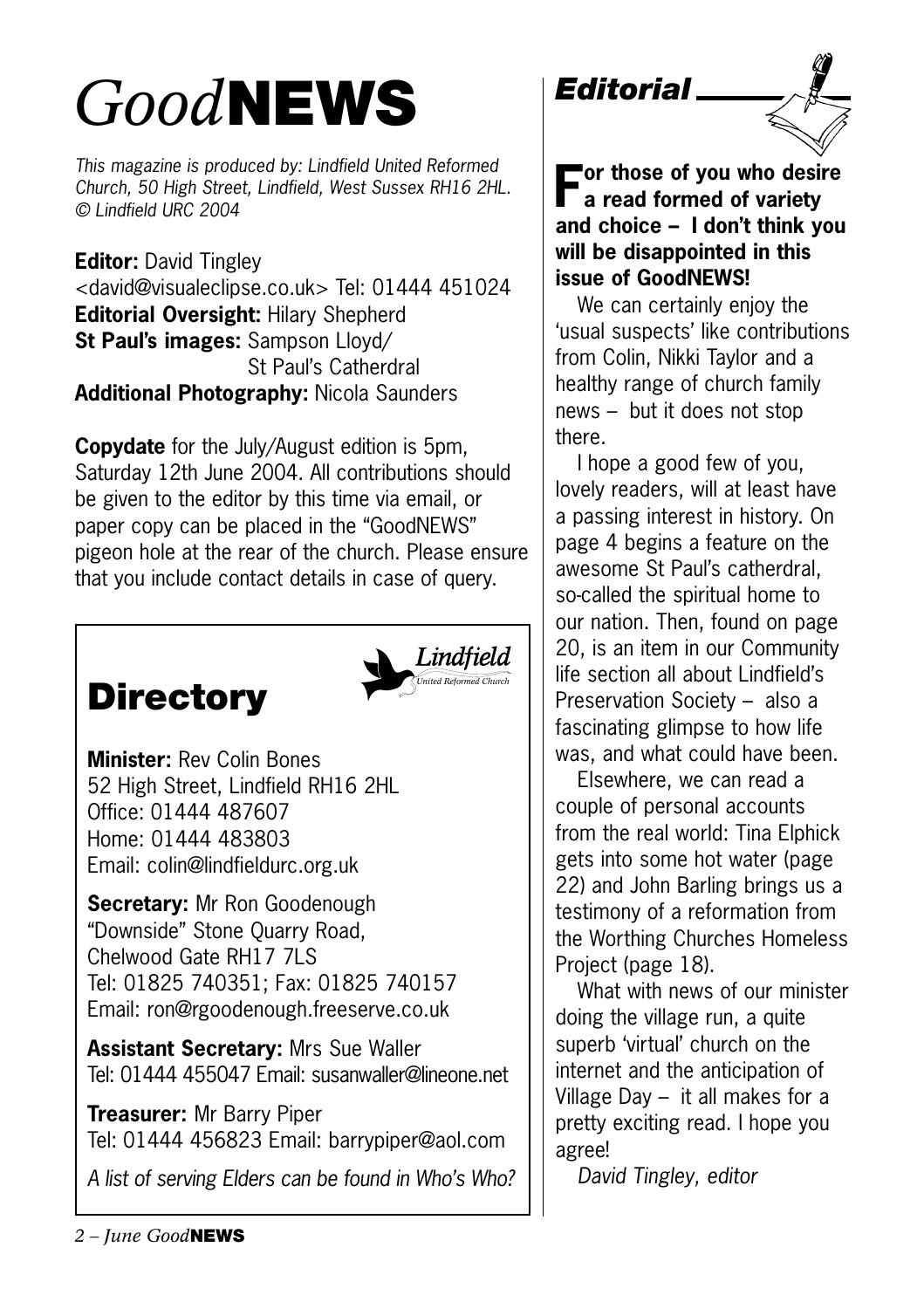### *Prayer Diary*

| $rac{2}{50}$ | In our vision statement, LURC is worshipping God,<br>sharing the good news of Jesus and seeing lives<br>changed by his love – really ask God to help each of us to do this.                              |
|--------------|----------------------------------------------------------------------------------------------------------------------------------------------------------------------------------------------------------|
| NON<br>NON   | • LURC is geographically central in our village – pray that Jesus is the<br>centre of our lives, corporately and personally. Then we can reach out<br>to our village with compassion and love.           |
| FUE          | Remember before God those friends (in Who's Who) with surnames<br>beginning with E, F & G. Uphold families who have recently been<br>bereaved or are anxious about loved ones.                           |
| WED          | Pray for Sussex East District – the Council meeting on 25th June,<br>for URC churches at Bexhill, Burgess Hill, Haywards Heath, Polegate,<br>St Barnabas & St Luke's at Eastbourne.                      |
| <b>THUR</b>  | • Pray for our monthly mission focus – Release International.<br>Uphold the work of CARE in Haywards Heath area.<br>Remember the work and ministry of St Paul's cathedral                                |
| n<br>I       | Thank God for the three churches in our village.<br>Pray for all the clergy and those in leadership.<br>Uphold the planning for 'Alive '05', the mission to be held next year.                           |
|              | Thank God for our community here, especially for the fun and<br>opportunities of Village Day on 5th June, the churches refreshment<br>tent and the United Service on 6th June. May God use these events. |

 $\overline{z}$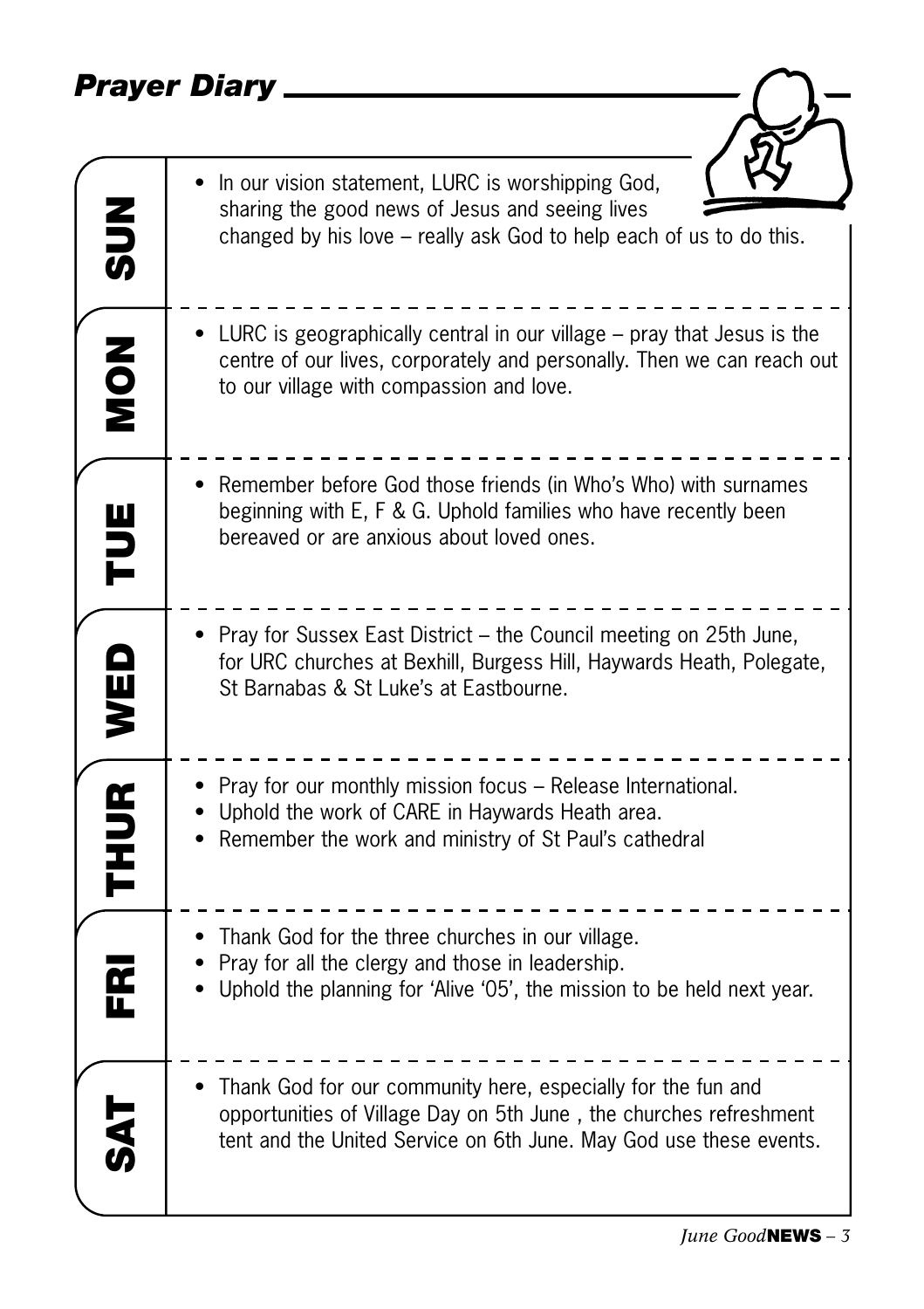*Feature – St Paul's*

## The city centre

**St Paul's is a landmark in our capital city – but how many of us know the incredible story behind this masterpiece of architecture and 'home' to Christianity in the UK?** 



**Acathedral dedicated to St Paul has overlooked the City of London since 604AD, a constant reminder to this great commercial centre of the importance of the spiritual side of life.** 

The current cathedral – the fourth to occupy this site – was designed by the court architect Sir Christopher Wren and built between 1675 and 1710 after its predecessor was destroyed in the Great Fire of London. Its architectural and artistic importance reflect the determination of the five monarchs who oversaw its building that London's leading church should be as beautiful and imposing as their private palaces.

As the cathedral of the capital city, St Paul's is the spiritual focus for the nation. This is where people and events of overwhelming importance to the country have been celebrated, mourned and commemorated since the first service took place in 1697.

Since then important services have included the funerals of Lord Nelson, the Duke of Wellington and Sir Winston Churchill; Jubilee celebrations for Queen Victoria, King George V; peace services marking the end of the First and Second World wars; the launch of the Festival of Britain; the Service of Remembrance and Commemoration for the 11th September 2001: the 80th and 100th birthdays of Queen Elizabeth, the Queen Mother; the wedding of Charles, Prince of Wales, to Lady Diana Spencer and, most recently, the Thanksgiving for the Golden Jubilee of Her Majesty the Queen.

Over the centuries, St Paul's has changed to reflect shifting tastes and attitudes. Decoration has been added and removed, services have been updated, different areas have been put to new uses. Today, the history of the nation is written in the carved stone of its pillars and arches and is celebrated in its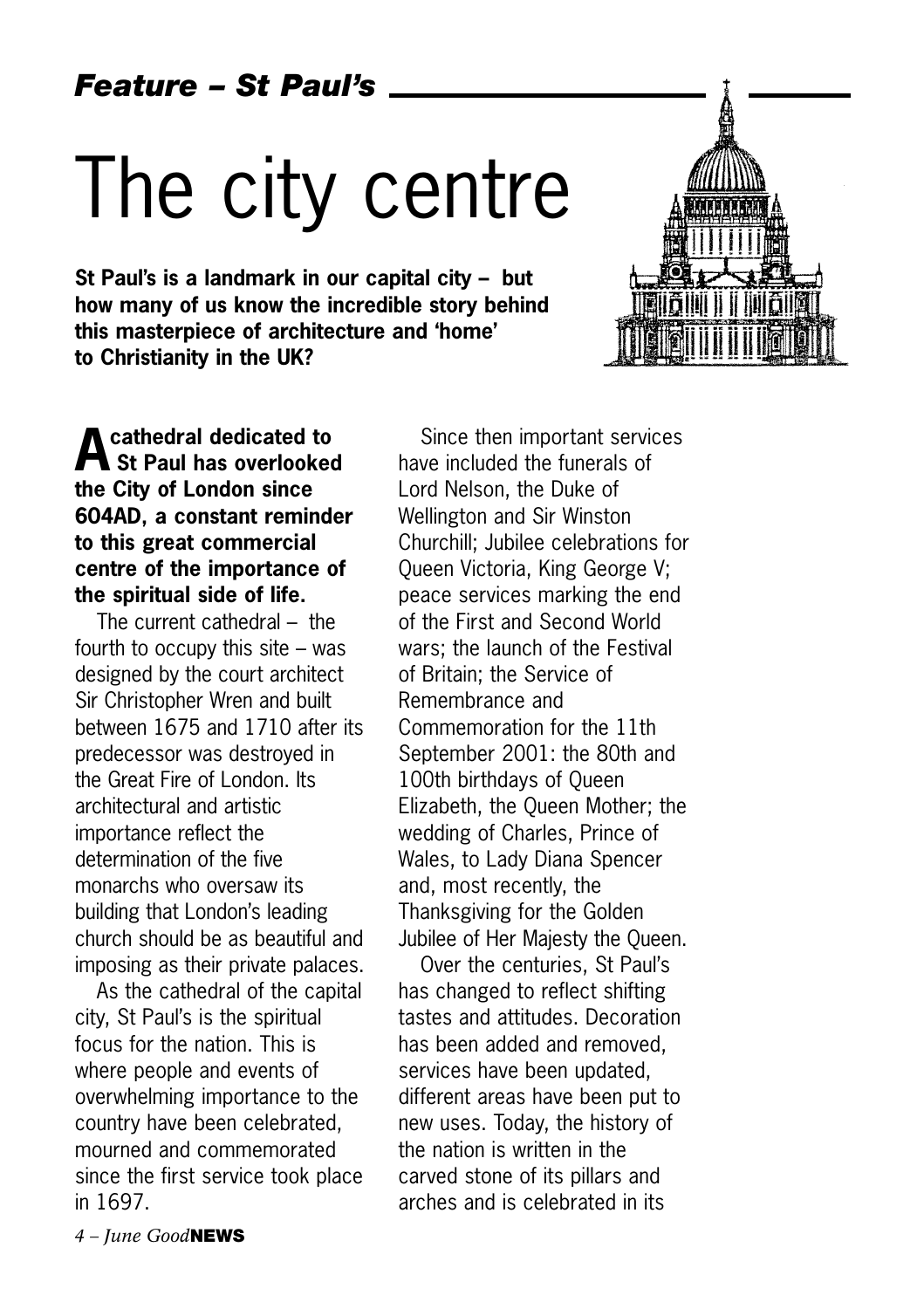

works of art and monuments.

In the crypt are effigies and fragments of stone that pre–date the cathedral, relics of a medieval world. From Wren's original vision, Jean Tijou's beautiful wrought iron gates of 1700 still separate the quire from the ambulatory; children still test the acoustics in the Whispering Gallery; and the 1695 organ, which Mendelssohn once played, is still in use today.

The magnificent mosaics are the result of Queen Victoria's mid–19th Century complaint that the interior was "most dreary, dingy and undevotional". The American Memorial Chapel stands behind the High Altar in

an area that was bomb–damaged during the Second World War – a gesture of gratitude to the American dead of the Second World War from the people of Britain. An altar has now been installed on a dais in the heart of the cathedral, bringing services closer to those who attend them.

Throughout, St Paul's has remained a busy, working church where millions have come to worship and find peace. It is a heritage site of international importance which attracts thousands of people each year, a symbol of the city and nation it serves and, above all, a lasting monument to the glory of God.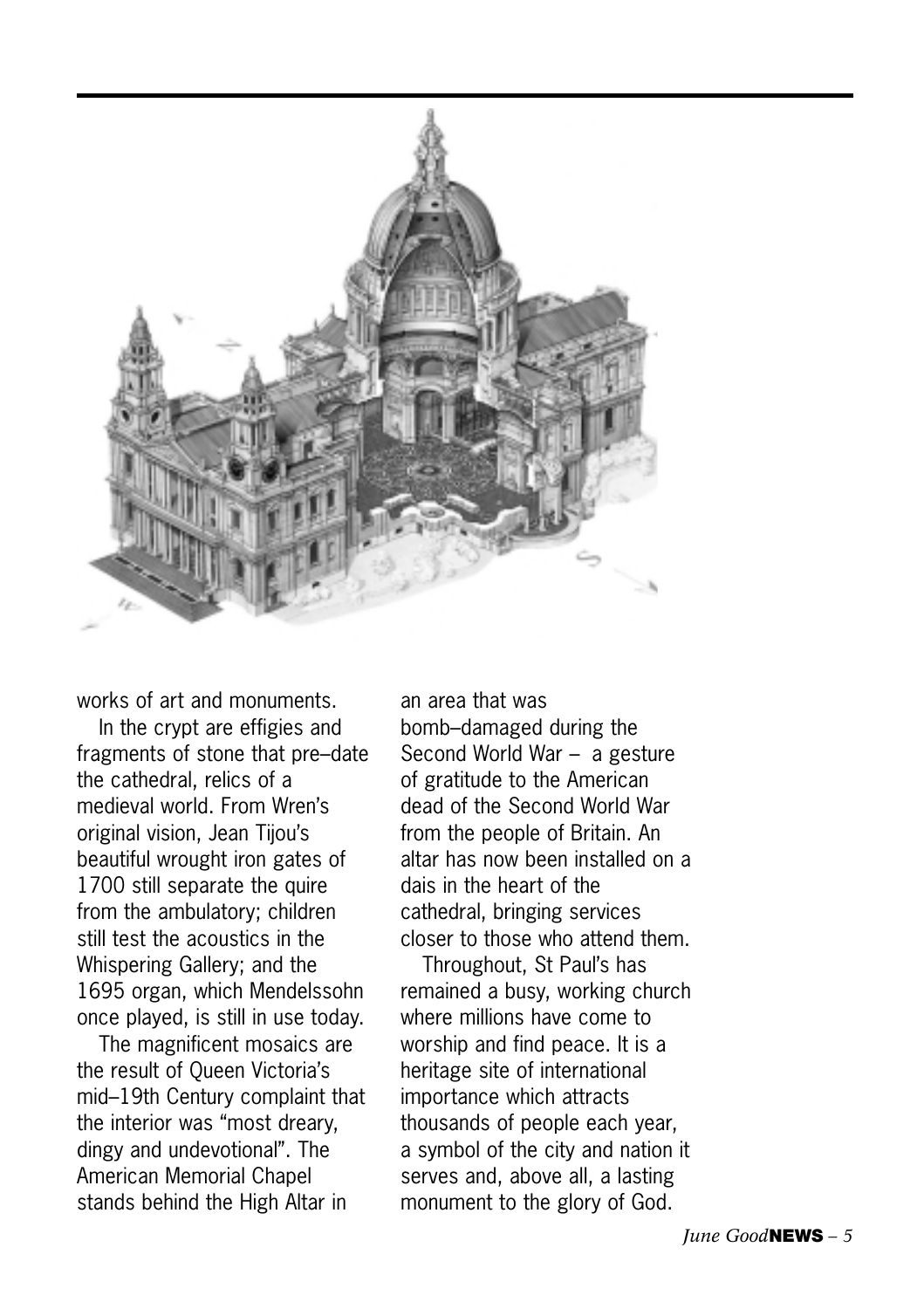## More than meets the eye

St Paul's is more than a great religious centre and an architectural gem. As the catherdral of the capital city of the UK, it is the spiritual focus for the nation. Here are a few facts that you may not have known about it...

- The Great West Door (front door at top of the steps) is nine metres high. It is now only used on ceremonial occasions.
- The organ, the third largest in the UK and originally installed in 1695, has 7,189 pipes, five keyboards and 138 stops.
- The dome of St Paul's is 111.3 metres high and weighs approximately 65,000 tonnes.
- The Bishop's throne, or catherdra, is where a cathedral takes its name from.
- Wren originally wanted to decorate the interior of the dome with mosaics, but the authorities at the time felt these were too lavish. The mosaics you can now see, were commissioned by Queen Victoria and installed between 1891 and 1904.
- More than 28,000 names of Americans who lost their lives while en–route to or stationed in the UK during the Second World War, are recorded in the American Memorial Chapel.
- The domes famous Whispering Gallery is 259 steps up from floor level. The exterior Stone and Golden Galleries are 378 and 530 steps up respectively, both offering panoramic views of London.
- In 1675, the total cost of the new St Paul's is recorded as over £738,000 – approximately £50 million in modern terms.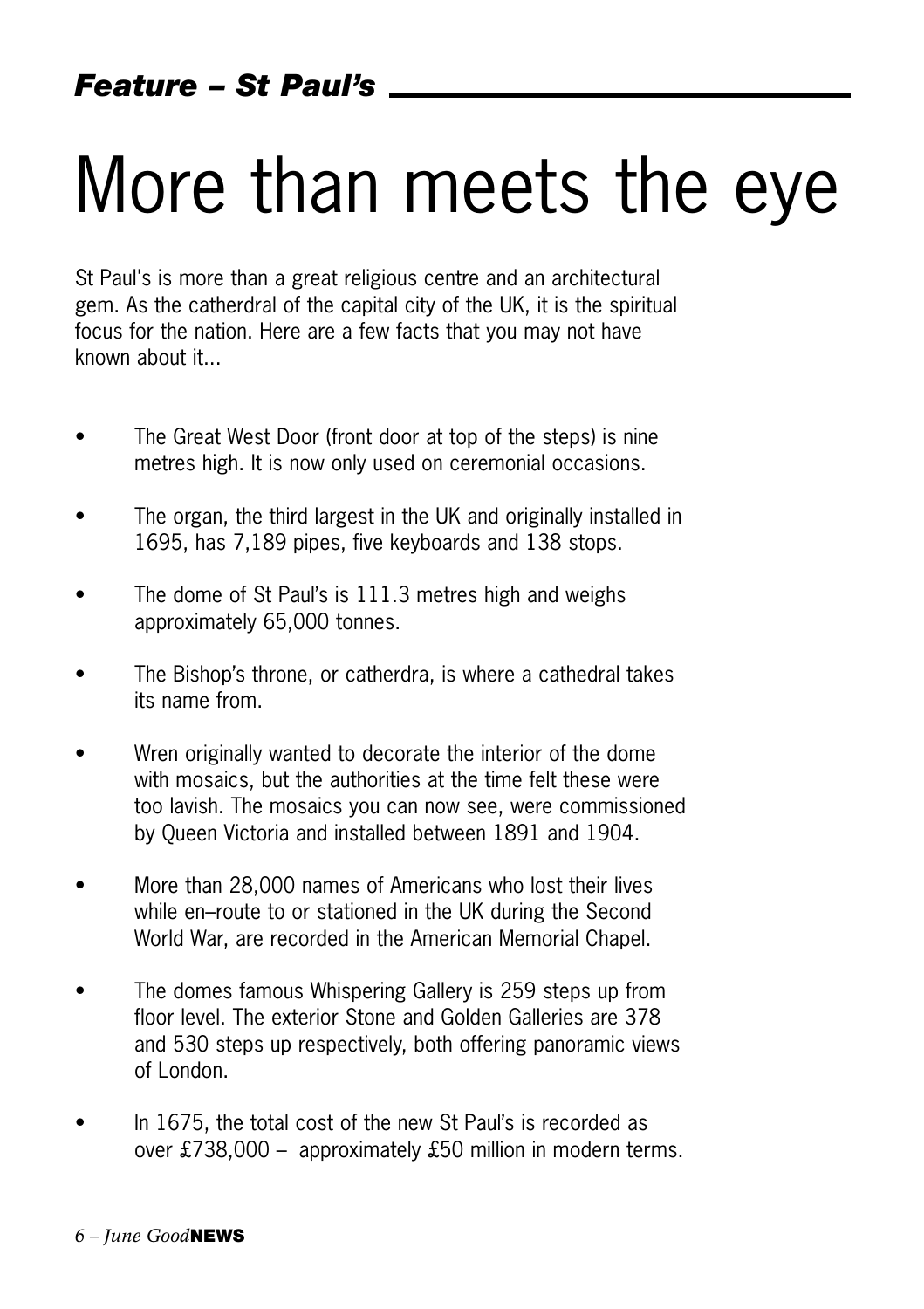- St Paul's was, for one hundred years after its completion, the only cathedral in Europe to be designed by one man and completed in his lifetime.
- Wren's son, Christopher, wrote the epitaph that appears in full on the floor under the dome. It translates as: "Beneath lies buried the founder of this church and city, Christopher Wren, who lived more than 90 years, not for himself but for the public good. Reader, if you seek his monument, look around you."
- Mendelssohn once played the organ so long after the service, and the congregation were so reluctant to leave, that cathedral staff brought the performance to an abrupt end by letting the wind out of the instrument.
- Charles' and Diana's was the first royal wedding at St Paul's since 1501, when Arthur Tudor married Catherine of Aragon.



The cathedral is open for sightseeing from Monday to Saturday.

Adult tickets cost £7; concession, child and family tickets are also available. For further information visit www.stpauls.co.uk or call 020 7246 8348.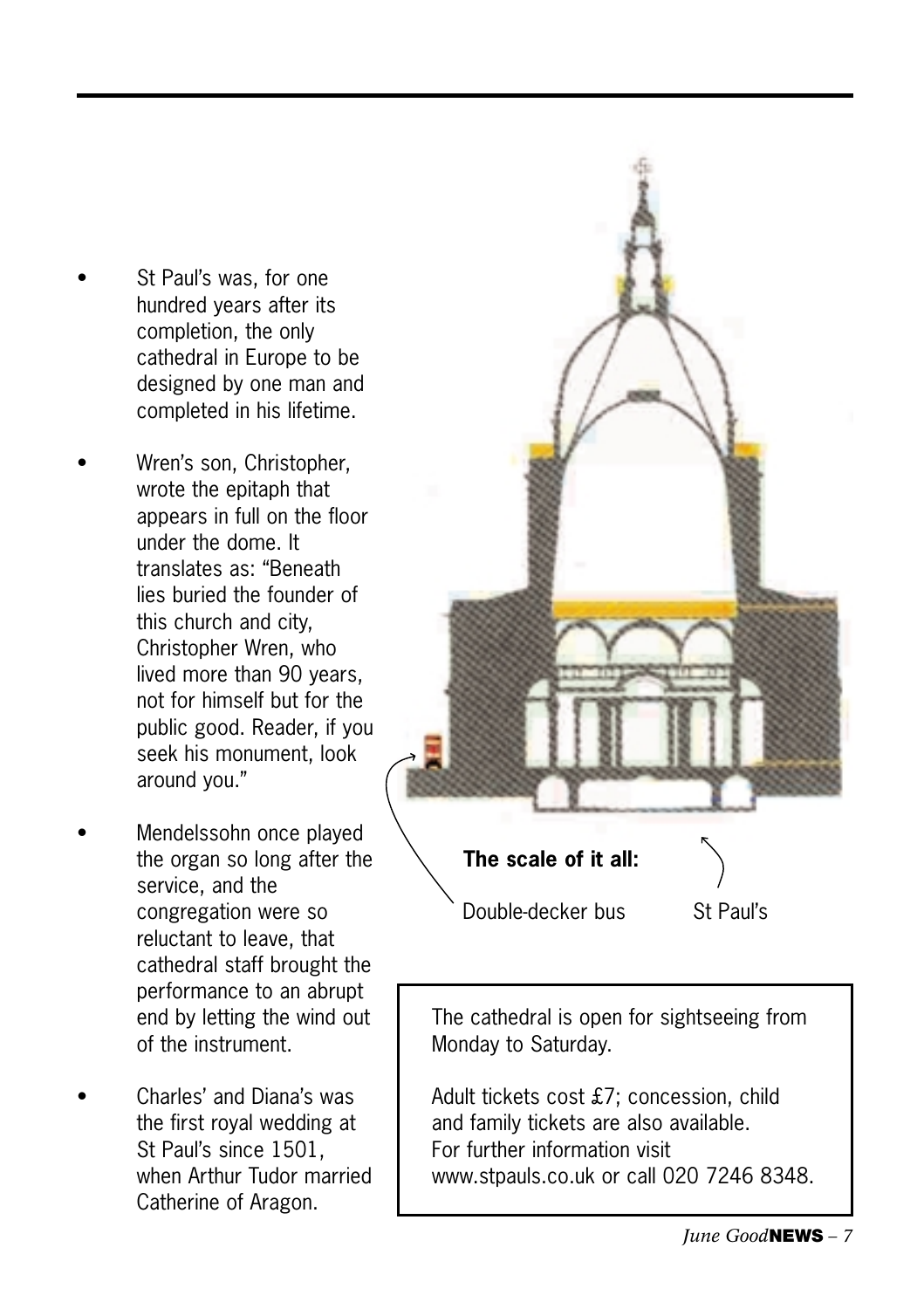#### **Bereavement**

We offer our love and sympathy to Margaret and Stephen and all the family and friends of **Herbert Fisher** who died on 21st April. His thanksgiving service was a celebration of a life committed to serving God and other people. He will be sadly missed.

We extend our love and sympathy to **Brian and Sue Tester** and the family on the death of Brian's father Edwin, who was 92.

And also to the families of two ladies who were members of the Wednesday lunch club, **Mary Fraser** and **Margaret Standen**.

### **Congratulations**

to **Iris and Bill Green** who celebrate their 40th wedding anniversary on 20th June.

#### **New Address David, Emma and Georgina Tingley** have moved.

Their new address is: 68 Fieldway, Lindfield RH16 2DE Please amend your Who's Who. Their telephone number remains the same (01444 451024).

### **Thank you**

Derrick and I would like to say a big thank you to all our friends at Lindfield URC for your support both during and following my recent surgery. Your visits, cards, flowers and practical support have been much appreciated. We have been particularly blessed by your prayers during this difficult time. Although early indications show positive signs of a successful outcome, we would ask you to continue to pray for complete healing. *Chris Caswell*

#### **TEDDIES FOR TRAGEDIES**

Many thanks to those from Haywards Heath and Lindfield URC's who have knitted teddies. In the last six months over 350 have been collected by the local distributor, for sending to deprived regions throughout the world.

We need more knitting helpers, so if you are interested, please contact me – 01444 441310 – patterns are available. *Gladys Porter*

### **CHURCH SECURITY WARNING**

Please note: People should not leave their personal possessions unattended whilst in the church. Anyone in the church for an extended period of time, particularly when on duty in the concourse, should lock items in one of the cupboards. *Ron Goodenough, secretary*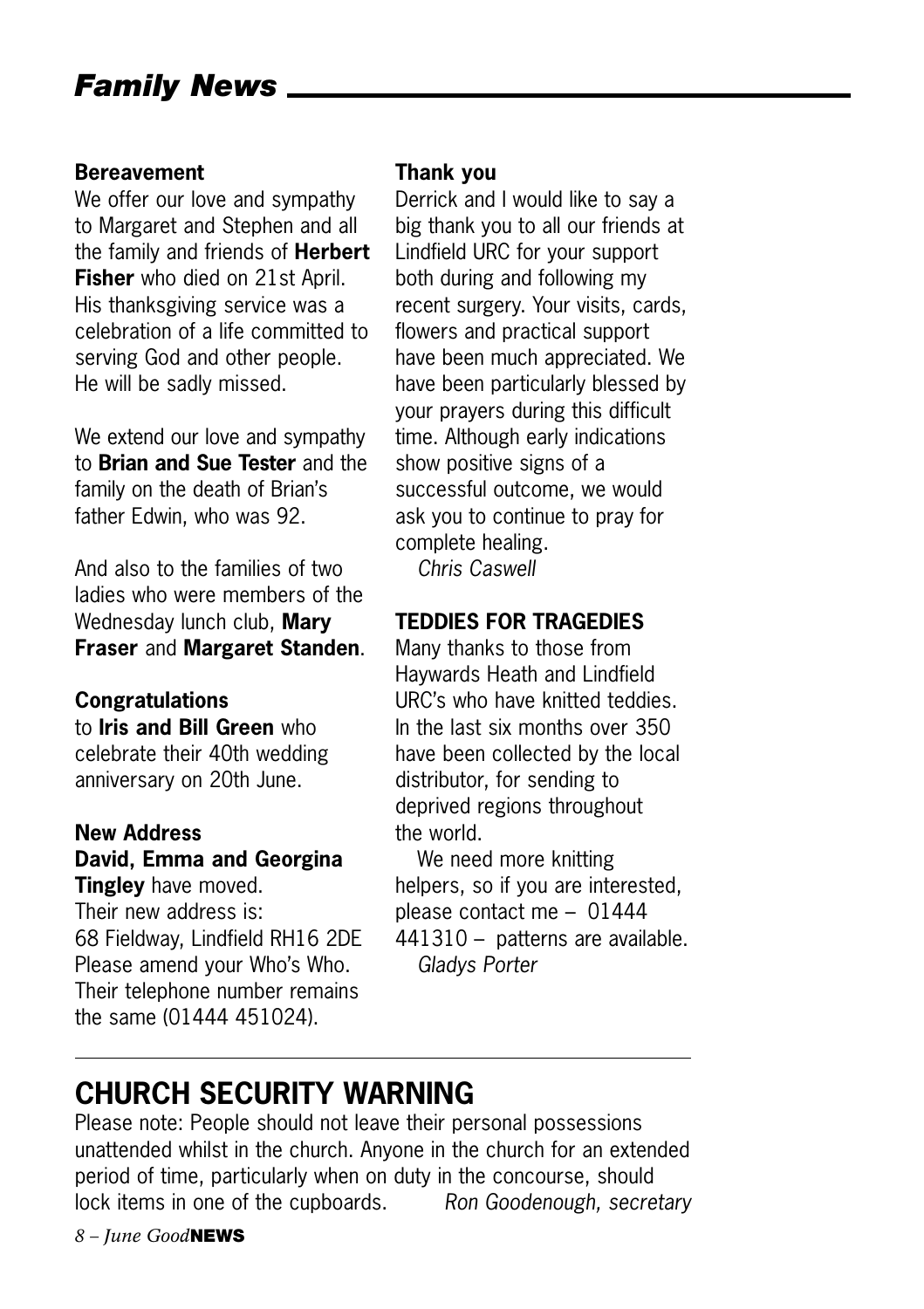### **HERBERT FISHER 1914 – 2004**

Herbert's presence and his counsel will be missed by our local church family of which he was an integral part. His work as an actuary led to a leading role in the Liverpool Victoria Friendly Society, and also to advising government and the URC on pensions. His modesty was such that many were unaware that Herbert was appointed O.B.E. for his services. Sport, painting and travel were among Herbert's many interests, but the Church was always central as an expression of his Christian commitment. Born in South East London, Herbert served in the Hanover Chapel, Peckham until he and Hilda moved to Lindfield and worked among us by preaching and in different kinds of leadership. Herbert achieved a great deal but he will be greatly missed for his confident Christian presence. He hoped and prayed that his life and finally his thanksgiving service would be a proclamation of the gospel. We believe that it was and we are glad to have had him with us.

*Richard Tucker*

### *Balcombe United Reformed Church*

**Bramble Hill, Balcombe, RH17 6HR Contact: Mrs Leonie Wren (01444 811253)**

Our main services are held at 11am on the first and third Sunday of each month and the children usually go out to Sunday School during the second part of the service. Visitors are always welcome.

Speakers for this month are as follows:– **6th June Ron Goodenough 20th June Colin Bones**

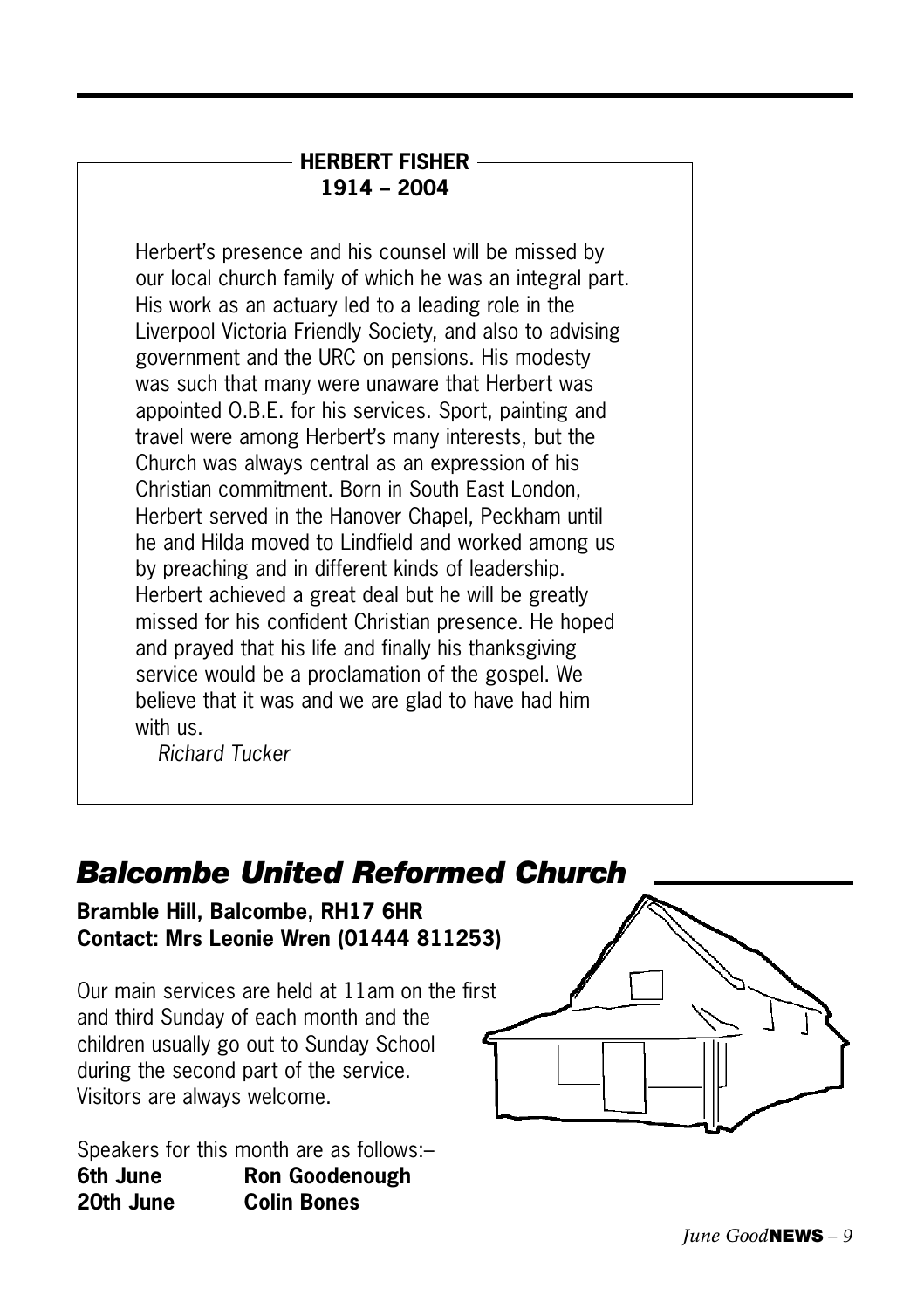### **Thanks**

Brenda and Brian Tuppen would like to thank the church for the lovely flowers and for the continuing care and concern for us both.

We appreciate the prayers and kind thoughts of so many people. Brenda's chemotherapy treatment is going well and although it is tiring, seems to be effective.

*Brian and Brenda Tuppen*

### **To the family and friends of Lindfield URC**

It is quite difficult to put into words our 'thank you' to you all for the support you gave us in so many ways, during the eight years of Lawrence's illness and after his death.

We are immensely grateful for your love and prayers for us, and joining with us at the Thanksgiving Service for Lawrence's life.

Your expression of sympathy in the cards and letters, visits, flowers and phonecalls has helped us so much during this sad time.

*Mies, Charles and Caroline Brock*

### **Thanks** (belated)

I wish to thank everybody for all their prayers, cards and thoughts on the illness and passing of my Aunt, who died in January.

It was really appreciated by me and my family. *Jane Harfield*

### We're fair – its officiall

In the February church meeting, church members voted to apply to the Fairtrade Foundation to receive a certificate that we are a Fairtrade church. We have now been awarded this certificate (see inside cover). So thank you all for using Fairtrade tea and coffee at church and for your support of the Fairtrade stall each month. In April (despite the lack of stem ginger cookies!) we took over £130.

Just to remind you of how valued your support is to the people who supply Fairtrade products – this is what Ashok Kamar, who works as a stone polisher at Tara Projects, said:

"At private workshops I had to work in dingy rooms. Here at Tara there is a world of difference, well lit, airy rooms. The exhaust fans are very effective, they suck the dust away from us. I am happy here and earn much more than what I earned with private traders. Everyone is respectful to each other."

Unfortunately we don't often stock non–food items, such as Ashok's stone products, at the monthly stall. However we can order Traidcrafts products in for you. See www.traidcraftshop.co.uk.

Our next stall will be at 10:30am (in between our morning services) on Sunday 20th June in the lounge at Lindfield United Reformed Church. *Suzy Jacques*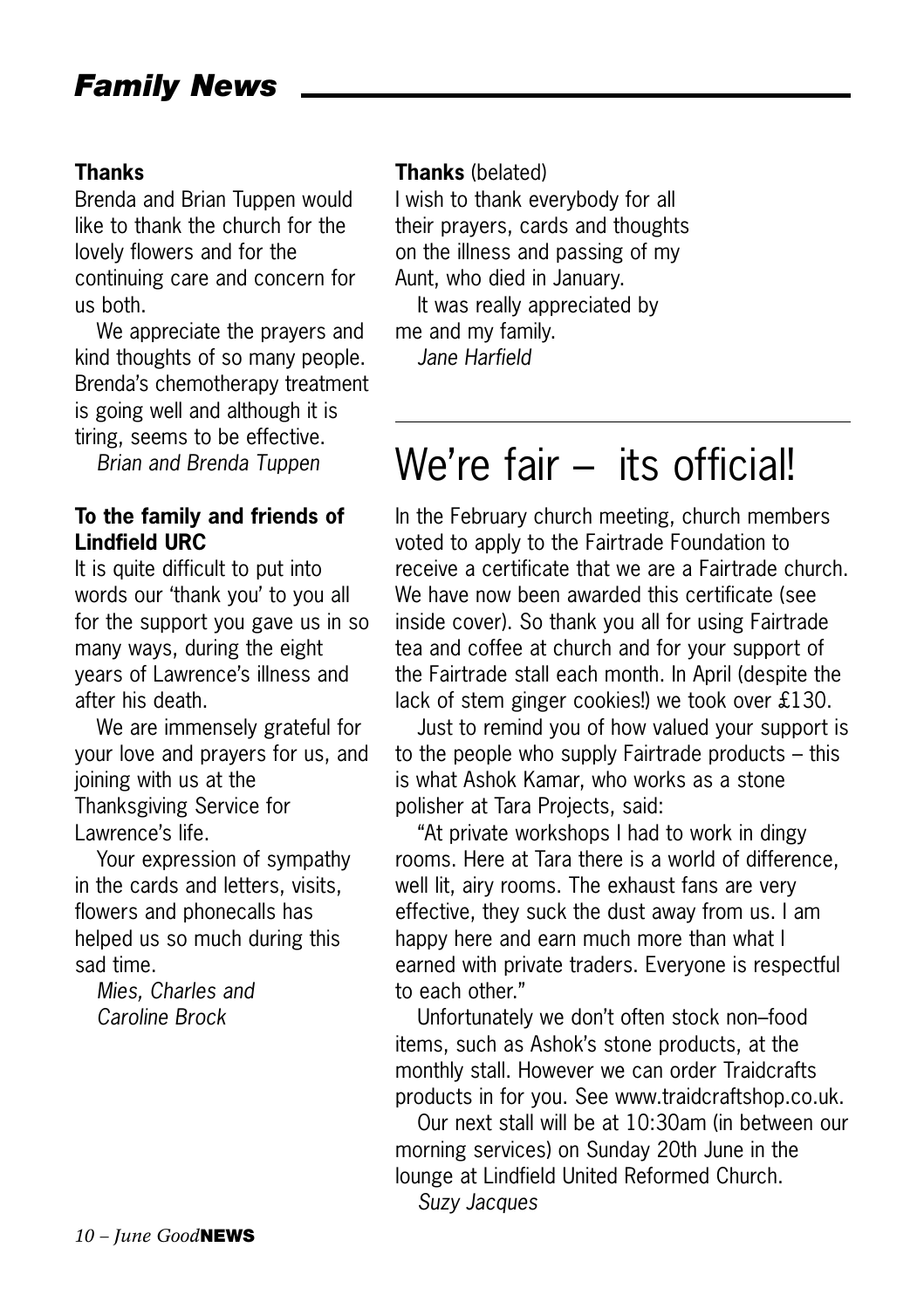## **Go Reverend go...**

**I Colin Bones, advised me that he was n an exclusive interview our minister, entering the Lindfield 10K run on the morning of Bank Holiday Monday 31st May.**

Although Colin keeps fit by playing hockey, tennis and working out on a treadmill, he confesses to have not taken part in a cross–country race since his school days.

Therefore, if you would like to see 'our Colin' on a rare occasion not in his usual 'shirt and tie' and probably somewhat 'mud–splattered', may I suggest a visit to Hickmans Lane at about 11.20am on Bank Holiday Monday to applaud him and others over the finish line.

N.B. Although I'm not sure of any of our other 'regulars' from LURC partaking in the 10K, there may well be several entering the 3 mile run, whereby they should also be finishing at about the same time.

Good luck to all taking part in both races. *Ray Smith*

### **Happy Birthday, Lindfield, Australia!**

On 13th June the parish of St Alban's, Lindfield, NSW, will be celebrating one hundred years of existence. Centenary celebrations are planned for that day and the Archbishop of Sydney will preach at a special celebration service.

In 1936, when the present church building was being erected, stones were sent out from Lindfield to be incorporated into the new church of St Alban's.

The centenary celebrations occur during James Clarke's sabbatical time in Sydney, so he very much hopes to be present, representing All Saints' and Lindfield.

Source: All Saints' News.

## Brenda exchanges UK for Africa<br>Inditield URC church member, Brenda Johnson, isn't just talking about

**Lindfield URC church member, Brenda Johnson, isn't just talking about helping developing nations, she is getting on a plane and doing it!**

Inspired by a conversation with a friend after a talk at a Mission Supper, Brenda has now been selected by Edinburgh-based World Exchange to go on a placement at an orphanage near the village of Likhubula, Malawi, for 12 weeks in the summer.

"As a non-professional retired person", says Brenda "I feel that I can take a lifetime of experience to cope with all manner of challenges that I may encounter". She will be required to do a range of jobs including decorating, gardening and clearing pathways to enable an emerging tourist industry in the area to grow. However, it sounds as if one major challenge will be in the self-catering living quarters. Brenda goes on: "I am told there is basic water, power and a western toilet, but I will be discovering what to buy in the local market and how to cook it!"

Brenda needs to raise a massive £1800 to do the trip, so why not contact her to help her meet her target and get out there to help others. Well done Brenda.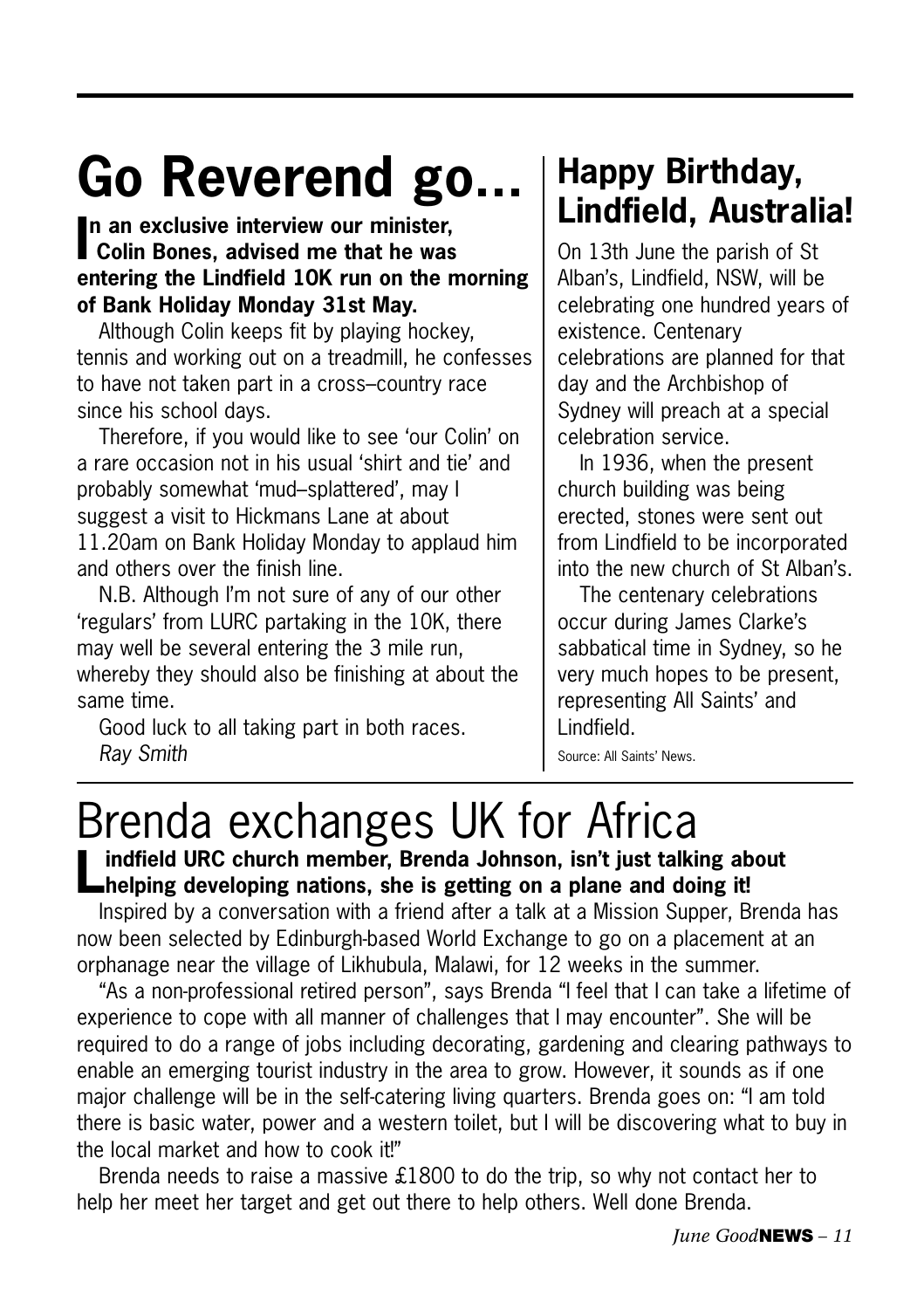| 1st<br>Tuesday                                |                   | 10.15am Senior Citizens'<br>Coffee Morning                         | )th<br>Sundav                                            | Fathers' Day<br>9.30am | David Goodchild                                                                           |
|-----------------------------------------------|-------------------|--------------------------------------------------------------------|----------------------------------------------------------|------------------------|-------------------------------------------------------------------------------------------|
| 3rd                                           |                   |                                                                    |                                                          |                        | & Stuart Dew<br><b>FAIRTRADE STALL TODAY 10.30am</b>                                      |
| Thursday                                      |                   | House Groups                                                       |                                                          | 11.0am                 | <b>Stuart Dew</b>                                                                         |
| 6th                                           |                   |                                                                    |                                                          | 6.30pm                 | David Nibloe &<br><b>Colin Bones</b>                                                      |
| <b>Sunday</b>                                 | 9.30am            | Communion -<br>David Goodchild<br>& Colin Bones                    | 22nd<br>Tuesday                                          | 7.45pm                 | In Touch                                                                                  |
|                                               | 11.0am<br>6.30pm  | Colin Bones<br><b>United Service</b><br>All Saints' Church         | 23rd<br>Wednesday                                        | 7.45pm                 | Elders' Meeting                                                                           |
|                                               |                   | <b>Trevor Lewis</b>                                                | 24th                                                     |                        |                                                                                           |
| preaching<br><b>NO EVENING SERVICE @ LURC</b> |                   |                                                                    | Thursday                                                 | 8.0pm                  | Monthly Prayer<br>Meeting                                                                 |
| 10th<br>Thursday                              | 8.0pm             | <b>Church Meeting</b>                                              | 27th                                                     |                        |                                                                                           |
| 12th<br>Saturday                              | 5.0 <sub>pm</sub> | Sunday<br>Copy Date for<br>July & August<br>GoodNEWS               |                                                          | 9.30am<br>11.0am       | Parade Service<br>- David Goodchild<br>& Colin Bones<br>Communion -<br><b>Colin Bones</b> |
| 3th                                           |                   |                                                                    |                                                          | 6.30pm                 | Adrian Cookney                                                                            |
| Sunday                                        | 9.30am            | <b>Healing Service</b><br>- Adrian Cookney<br>& Colin Bones        |                                                          |                        | & Barry Piper                                                                             |
|                                               | 11.0am<br>6.30am  | Colin Bones<br>Communion –<br>David Nibloe &<br><b>Brian Stone</b> |                                                          |                        |                                                                                           |
| 17th<br>Thursday                              |                   | House Groups                                                       | <b>OTHER LOCAL EVENTS</b><br><b>LISTED ON BACK COVER</b> |                        |                                                                                           |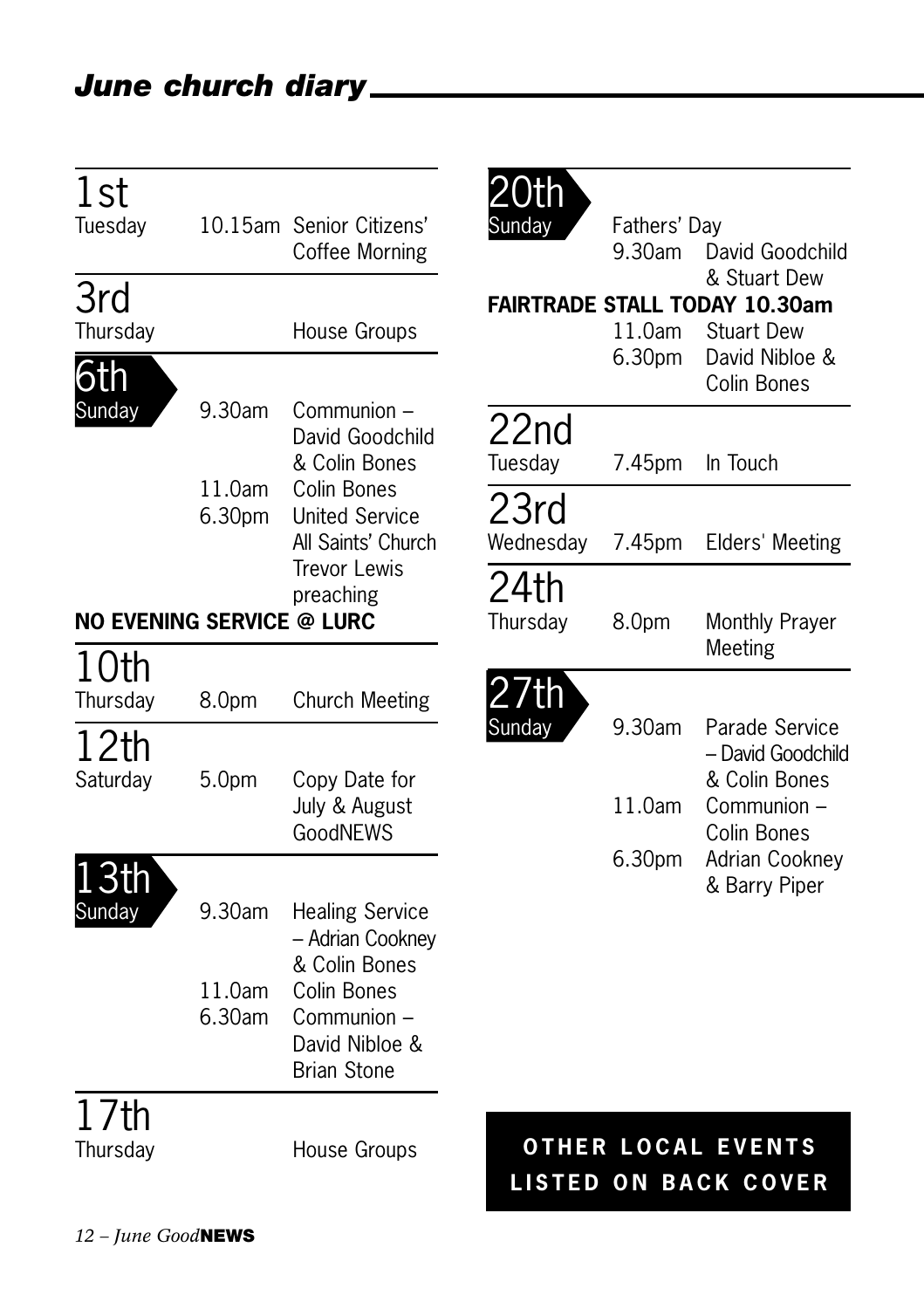### Sunday services explained...

The **9.30am service** is an opportunity for all age groups to join in a relaxed informal time. There is a crèche, and after about 20 minutes children and young people up to age 14 go out to their own groups on most Sundays.

**Coffee** is normally served between the morning services and after the evening one.

The **11.00am service** is usually more set and formal.

At **6.30pm** it is sometimes a celebration, sometimes a quieter ministry time and sometimes an open communion service or something quite different!

**Personal prayer** is available after every service. Prayer requests and brief statements of praise for answered prayer can be put in the red book on the concourse table. We can also offer personal prayer ministry at home or in hospital.

### We **do not take up an offering**

during the services, but all those wishing to give are invited to place a gift in one of the bowls at the doors before or after the service. Thank you.

Cassette **recordings of services** can be borrowed free from the church.

### *News*

### **Online to God with an internet service**

The world's first "three–dimensional" internet church service, complete with gothic arches, wooden pews and a congregation of cartoon characters, was launched last month.

The online service, aimed at those who have swapped the kneeler for the keyboard, will be celebrated by a real priest who will appear on the screen in cartoon form. He or she will be able to move around the church, welcome the congregation, lead the service and preach from a pulpit.

The congregation will log on and be able to see themselves depicted on screen as cartoon characters, not dissimilar to The Simpsons.

"They will chose a pew, introduce themselves through speech bubbles, 'sing' a hymn, listen to the sermon, perhaps pray together and chat to one another afterwards," said Simon Jenkins, one of the website's creators. "They will even be invited to put something in the collection plate via text messages."

www.churchoffools.com Source: Daily Telegraph, 14/04/04, Jonathan Petre

### **Vote against BNP!**

The Churches' Commission for Racial Justice has issued a leaflet encouraging Christians to vote in local and European elections on 10th June, in order to keep far-right racist groups – like the British National Party – from gaining further positions of power.

Source: New Christian Herald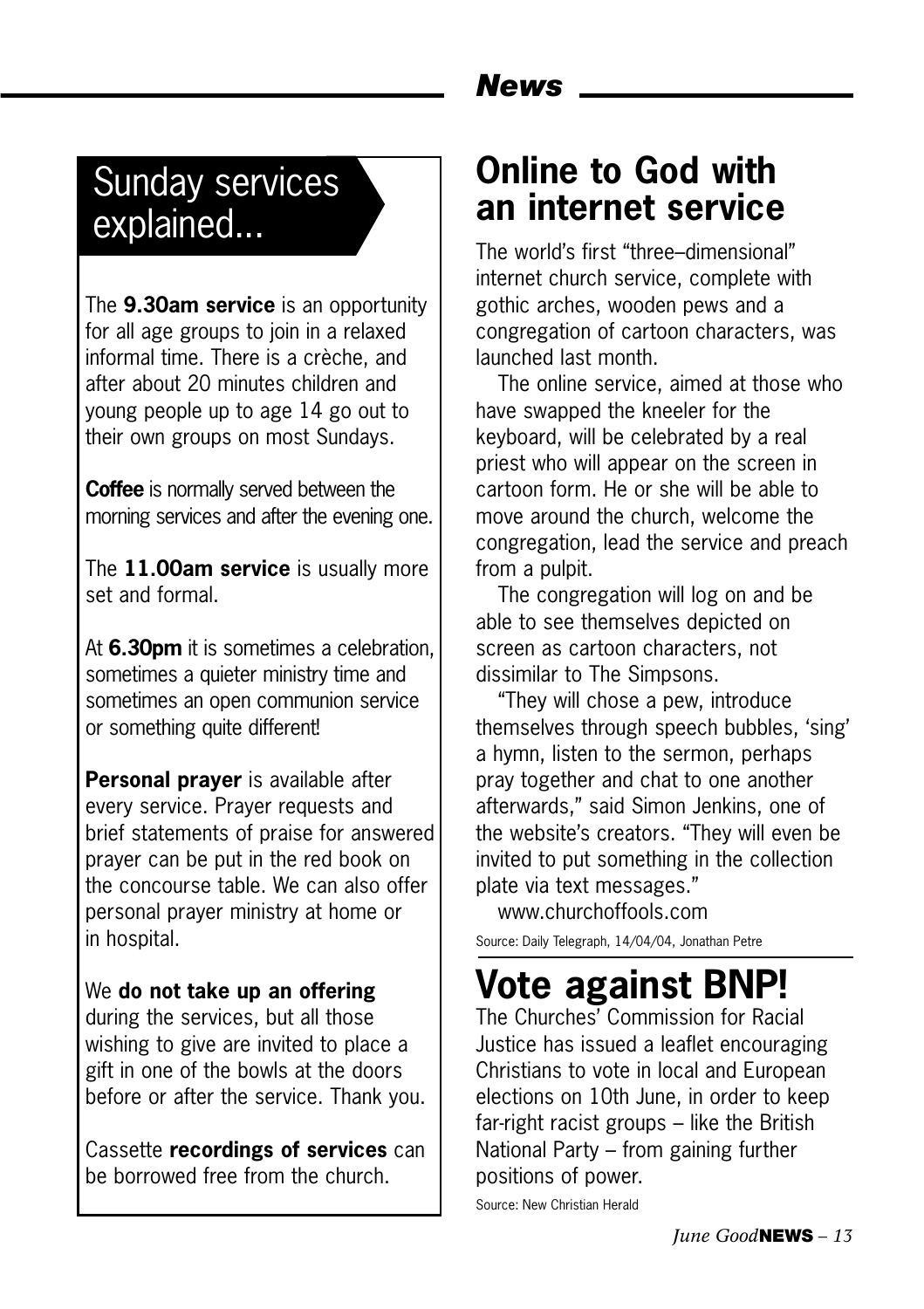## What about worship?

**Following a sermon given by Colin Bones, looking at part of our church vision statement, here are the accompanying notes.**

### **Worship Definitions**

- A heart to heart exchange of love with God *John Wimber*
- Worship is inner health made audible. Going through the door of worship, we complete ourselves; we become all we were meant to be – *C.S. Lewis*
- Man's chief end is to glorify God and enjoy him forever *Westminster Catechism*

### **Aspects of Worship**

- 1. Shout for joy Psalm 100:4 *Enter his gates with thanksgiving and his courts with praise; give thanks to him and praise his name.*
- 2. Building a throne Psalm 22:3 *Yet you are enthroned as the Holy One; you are the praise of Israel.*
- 3. Place of awe & wonder 2 Chron. 5:13–14 *The trumpeters and singers joined in unison, as with one voice, to give praise and thanks to the LORD. Accompanied by trumpets, cymbals and other instruments, they raised their voices in praise to the LORD and sang: "He is good; his love endures for ever." Then the temple of the LORD was filled with a cloud, and the priests could not perform their service because of the cloud, for the glory of the LORD filled the temple of God.*
- 4. Place of repentance Isaiah 6:5

*"Woe to me!" I cried. "I am ruined! For I am a man of unclean lips, and I live among a people of unclean lips, and my eyes have seen the King, the LORD Almighty."*

- 5. Need to be in God's presence Isaiah 40:31 *...but those who hope in the LORD will renew their strength. They will soar on wings like eagles; they will run and not grow weary, they will walk and not be faint.*
- *14 June Good***NEWS**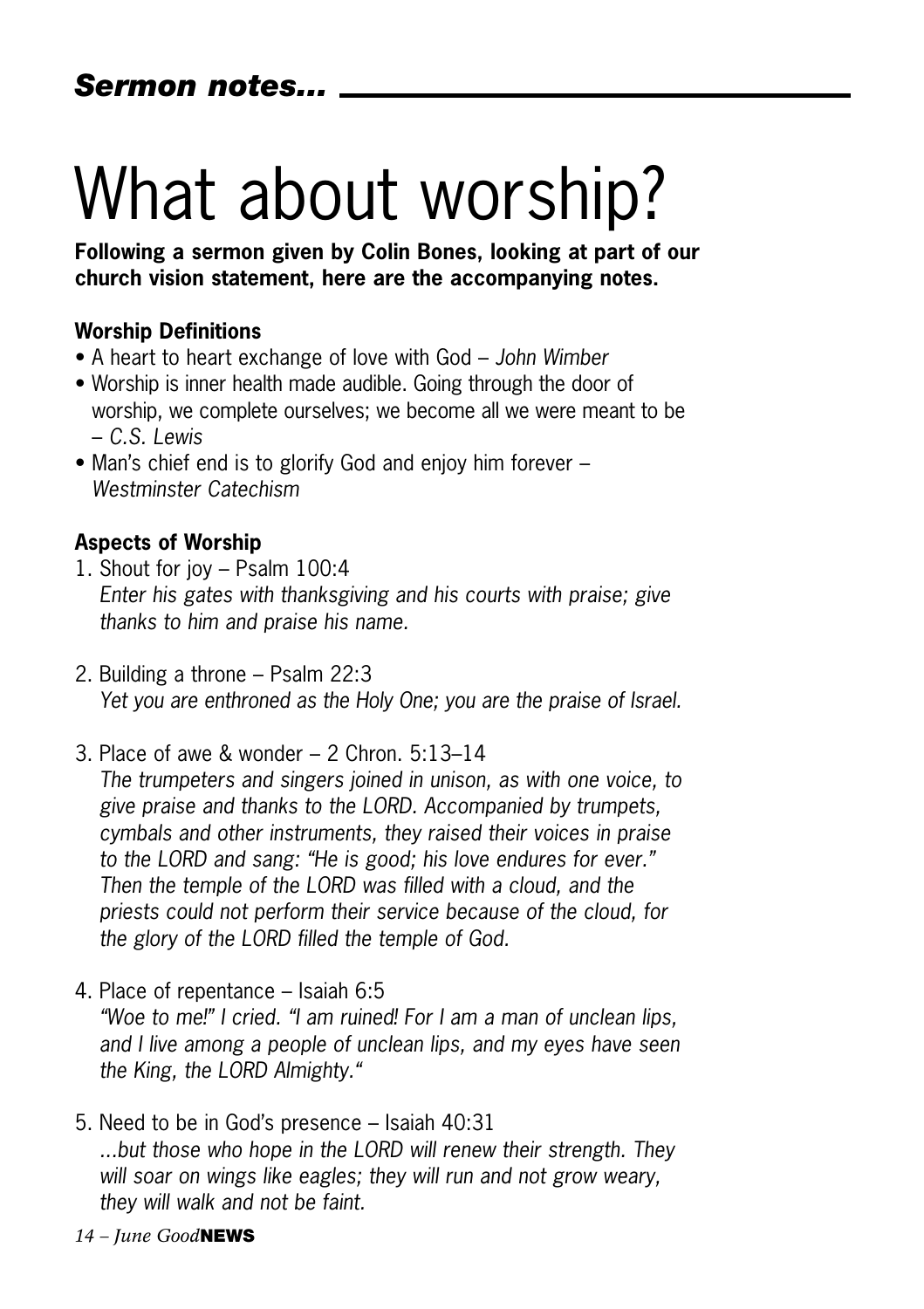

- 6. Place of faith Acts 4:23–31 *Now, Lord, consider their threats and enable your servants to speak your word with great boldness.*
- 7. Place of relationship Luke 11:2 *He said to them, "When you pray, say: "'Father…*
- 8. Place where God speaks John 14:26 *But the Counsellor, the Holy Spirit, whom the Father will send in my name, will teach you all things and will remind you of everything I have said to you.*

### **Participation**

- Who God is...
- Spontaneous and sacrificial
- Romans 12: 1,2 living sacrifices
- Ephesians 5:19 & Colossians 3: 16 Hymns, psalms and spiritual songs.

### Now that's what I call worship!

**Now, I am not the kind of guy to advocate Christians listening to 'Christian**



**music' the whole time.** 

However, I have to admit something to you! I was recently given "The best worship songs… ever!", and I am struggling to select anything else on my iPod these days.

This triple-CD (amazingly, distributed by Virgin) contains a good mix of modern songs/ choruses played by many of the UKs most popular worship leaders and a few less-well-known artists.

Brilliantly, the producers have managed to  $-$  in the most part  $$ avoid the sort of worship times that lead you to believe the leader thinks he is a member of Status Quo.

Most of the tracks sound live, and it is easy to find yourself joining in: the uplifting 'Shout to the Lord', gentle guitar-driven 'How deep the Father's love' and the beautiful 'We bow down'.

As part of a worship group myself, I can happily say this would be a fine accompaniment to any worship; personal or corporate. Great music for God. *David Tingley*

The Best Worship Songs... ever! £15.99 3CD Set.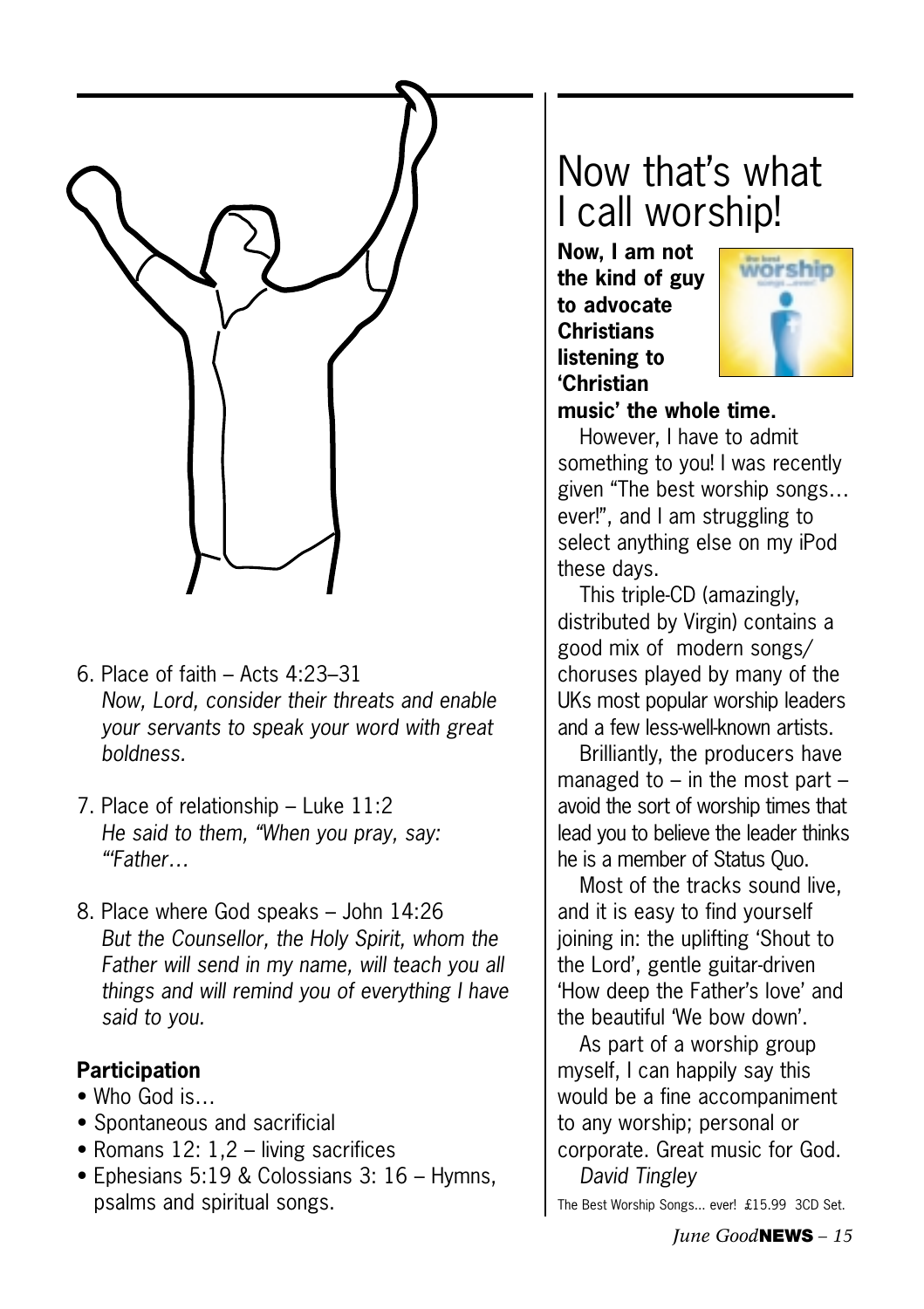## Release International

**Last year we enjoyed a presentation by Clare from Release International, who told us about the work they do and their vision for the future. I was greatly moved by the presentation and struck by the freedom we enjoy and often take for granted. We attend church, house groups, prayer meetings, mission suppers whilst Christians in other countries are dreadfully persecuted and even executed for their faith in Jesus Christ.**

Christians in Vietnam and North Korea are deliberately persecuted to destroy their churches and organisations. So too in Burma, China, Nigeria, Pakistan and Sudan, to name but a few.

Release International (R.I.) estimates that around 250 million Christians are persecuted in some way for their faith. I wonder how we might feel or deal with persecution for our faith? R.I. was born out of the suffering and personal experiences of founder, Pastor Richard Wurmbrand, who was tortured for Christ in Romania during the cold war years in the 1950s and '60s. R.I. continues his legacy by serving the persecuted church and Christians in their walk of faith.

Their mission:

#### **1) Showing God's compassion**

Providing for the needs of families of martyrs and prisoners

#### **2) Serving God's Church**

Enabling people to survive persecution and its efforts

#### **3) Sharing God's love**

Helping the persecuted church win to Christ those who are opposed to the Gospel

#### **4) Spreading God's word**

Supplying Bibles and literature for growth and evangelism

#### **5) Speaking as God's advocates**

Being a voice of martyrs and the oppressed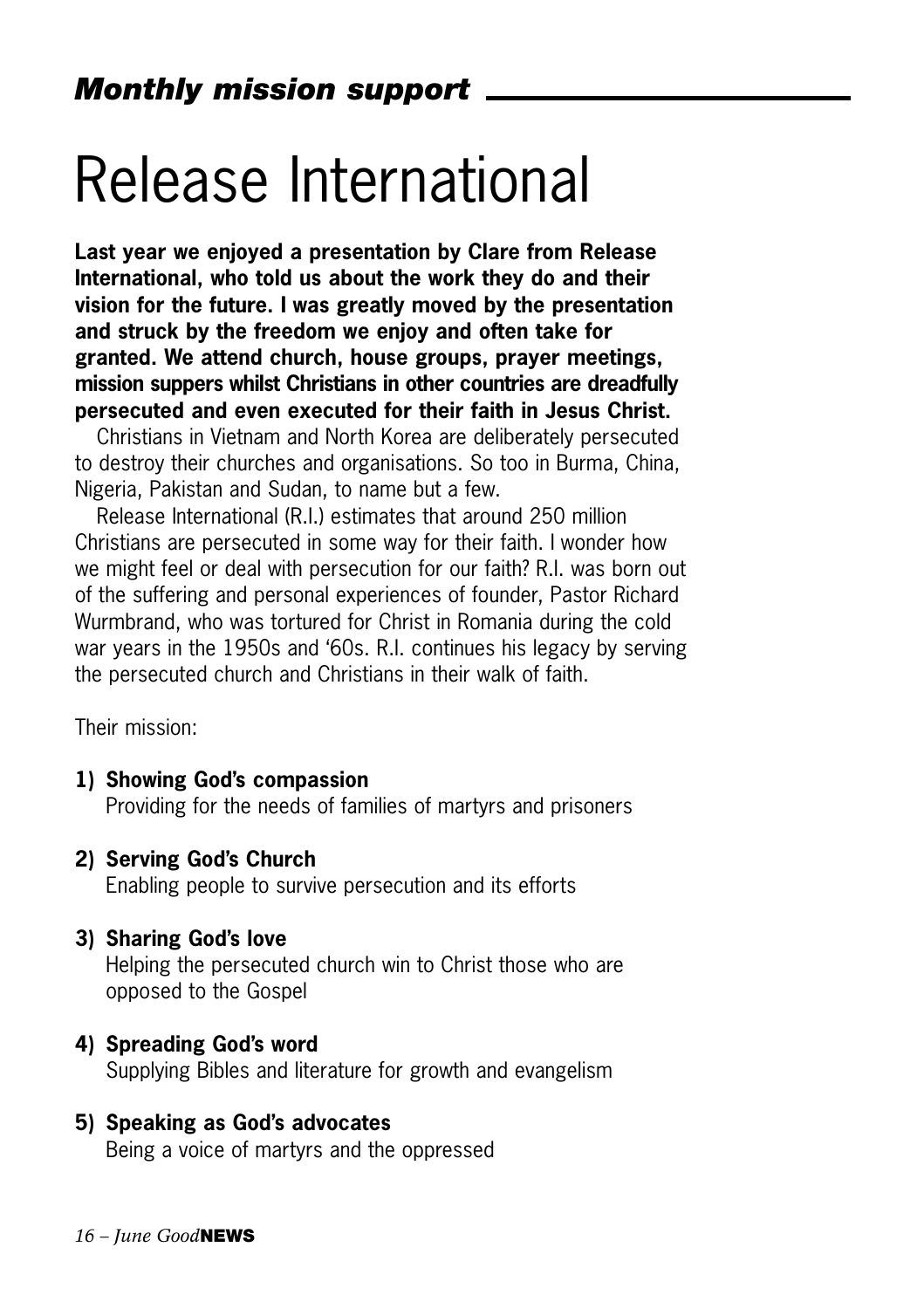

Release International asks us to support its Campaign 7x7. We are to pray for seven years for seven countries where persecution is particularly severe. I felt moved to contact R.I. and this month our mission givings will be supporting this worthwhile Christian organisation. Leaflets, magazines and prayer cards will be available from the church – but prayer is what is really asked for. Prayer for the persecuted churches and families of the world. I hope you feel as moved as I was by the plight of these struggling Christians, persecuted for their faith in Jesus Christ. I thank and praise God for our freedom and faith.

*Fiona Flett*

Join 7x7 and they will keep you up to date by fortnightly email with the latest news and information from the seven countries: **China, Indonesia, Nigeria, North Korea, Pakistan, Sudan and Vietnam.**



### **Switzerland**

Summer is coming apparently! The weather was very warm last month when friends visited from my home church in Shropshire. The mountains seem to be within reach as I look out the window, the weather has been so clear and warm. One thing I did miss in Africa was four seasons. Sierra Leone has its own seasons which I miss now…. Arrgg torn in two!

I am left to hold the fort for a month, while the director goes down to visit the project in Sierra Leone. I would have loved to have seen my friends and the new building. Pictures are just not enough!

This is a very exciting time for Mercy Ships and New Steps as the focus in Sierra Leone expands. There is a new project opening in September this year, a Fistula Centre over in the west of Freetown. There is also a Dental Therapy school in the process of being established by one of Mercy Ships Dentists.

Exciting stuff! When I look back over the last four years and see all that God has done: As a team we have gone from 7 to 46 staff! We have regular contact with some 800 people in the communities we serve, the total number being somewhere around 4,000.

Wow, what a lot God has done with the small drops of each persons' time and skill!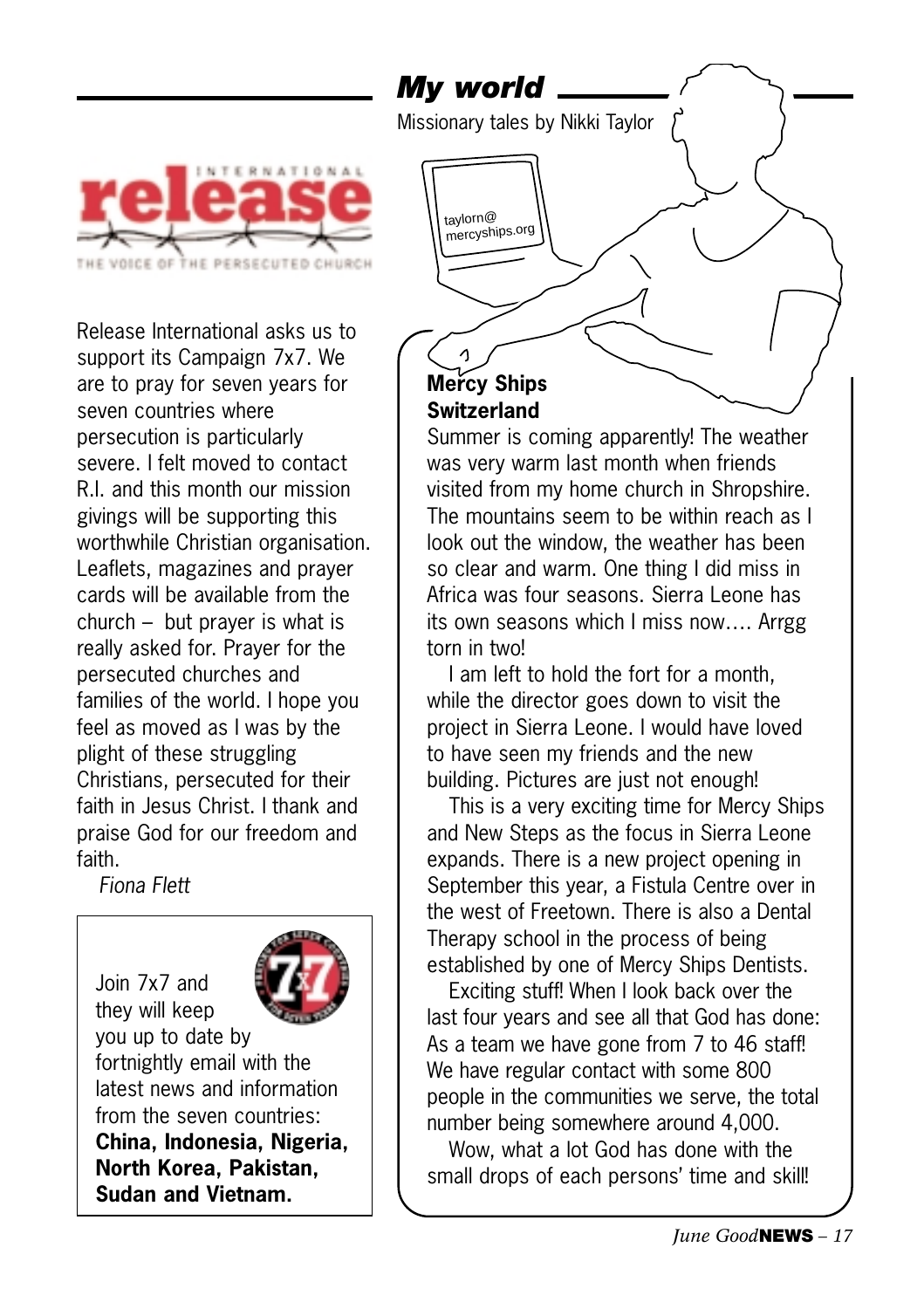### *Community*

## Love in action A story of hope among the homeless

### **One of the guys I have enjoyed working alongside in the kitchen at St Clare's Day Centre for the homeless,Worthing, over the past few months is Kevin. This is Kevin's story so far, told in his own words:**

"My dad died when I was four and it shattered my world. It left me, my mum and my older sister on our own. I really relied on my mates. When I was 11 we had to move house. I felt I had done something wrong and that's why we were having to move away from all my friends. I blamed my mum for taking everything away that was important to me and I was really a handful from then on. Because of my behaviour I left school at 16 with nothing. I was already in the wrong crowd and using cannabis. I know I can't turn back the clock but my life could have been very different.

"By the time I was 21, I was using all sorts of tablets and drinking too much. The first time I used heroin I felt a warmth that crept around my whole body. The pain, the hurt and the badness just went away. I got into theft, deception and burglary and all the lying and scheming that goes with it. My prison sentences got longer until they were back to back.

"When I got out for the last time, I knew it had to be now or never. I came to WCHP (Worthing Churches Homeless Projects) where they said if I came back on the Monday and I was clean of drugs, I could go to their hostel in Byron Road. I couldn't believe my luck when I got a space – I was in! Sarah, my substance abuse worker, worked with me every week for 14 months. She helped me to feel comfortable with myself and boosted my self–esteem but what made the difference was she was always within reach, there when I needed her.

"I am proud of what I've done and I couldn't have done it anywhere else. From my very first day at the hostel I was treated as an equal and as a human being, no one has ever looked down on me or judged me. I can't begin to tell you how much that has meant to me.

"I've got my own flat and a job now. I would like to have a family and lead a normal life. When I walk down the road, just as it's beginning to get dark, I can see families sitting around the telly and I think, if I could, I would slip through the letter box just to be part of that." Kevin's story in his own words.

*John Barling*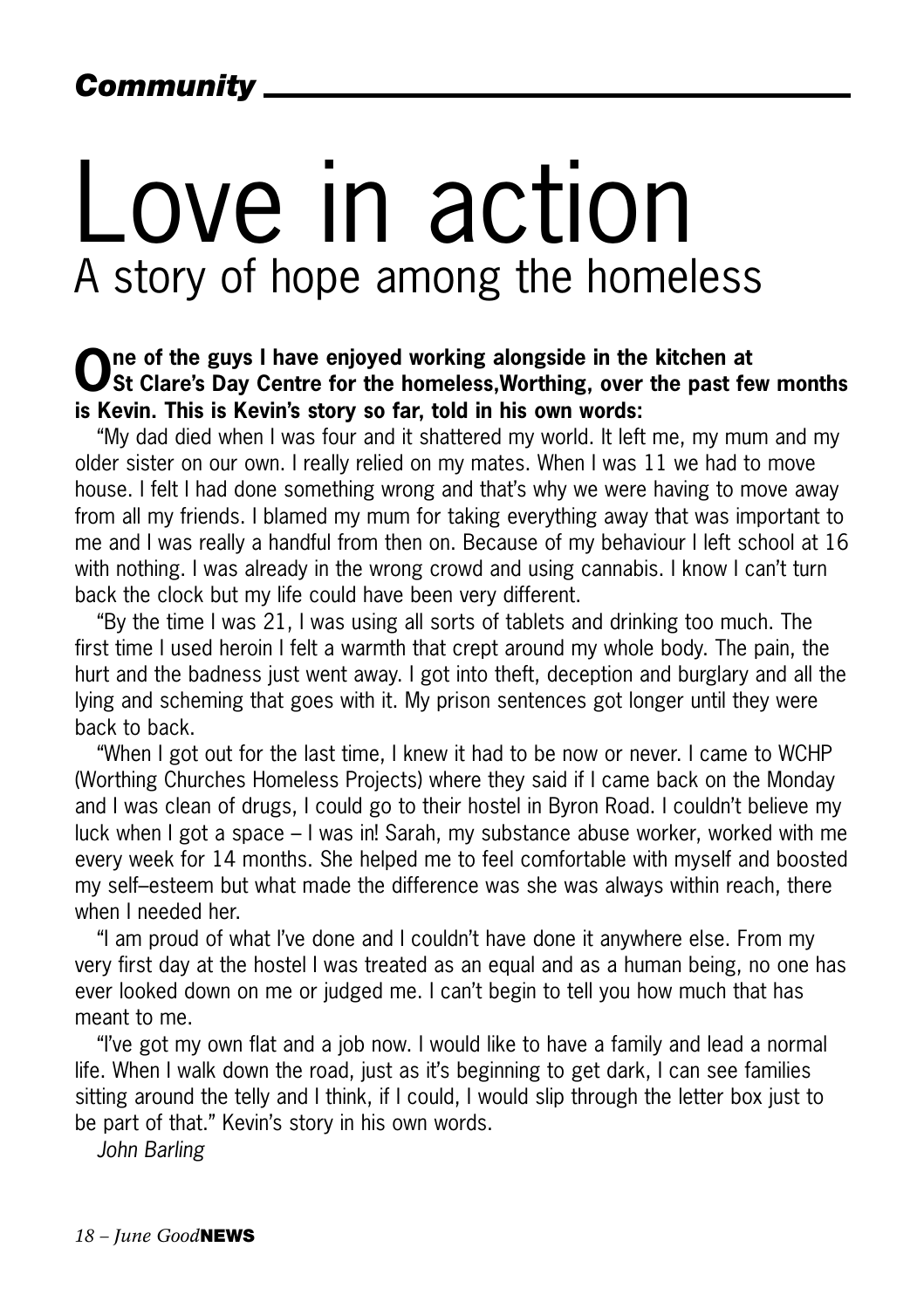## The Phoenix Club

**Mid Sussex Community**

**Support Association** is a small local registered independent charity which provides a drop-in centre, called 'The Phoenix Club', where men and women who are affected by severe, long-standing



mental health problems can meet together in a safe and friendly atmosphere away from a hospital or clinical environment. Its aim is to give support and encouragement to members who are anxious to return to work or engage in educational pursuits.

We meet weekly at the Church of the Ascension Hall, Haywards Heath. A low cost two-course meal is provided at each session plus a wide range of monthly activities including: pool, lawn croquet, bingo, craft sessions and occasional outings to places of interest or a local pub for a meal.

Each session costs £50 to run – our main source of funding comes from major trusts and private companies, but it is becoming increasingly difficult to raise the monies needed to keep things going. Lindfield URC has kindly agreed to sponsor the project to the tune of £750pa. We also need more helpers at the club, and would be delighted to talk to anyone who feels they might want to get involved.

We would like take this opportunity to thank church member Bill Peter, who audits our accounts.

Please remember this ongoing work in your prayers, and your personal giving.

With love in Christ *Gordon & Iris Bingham*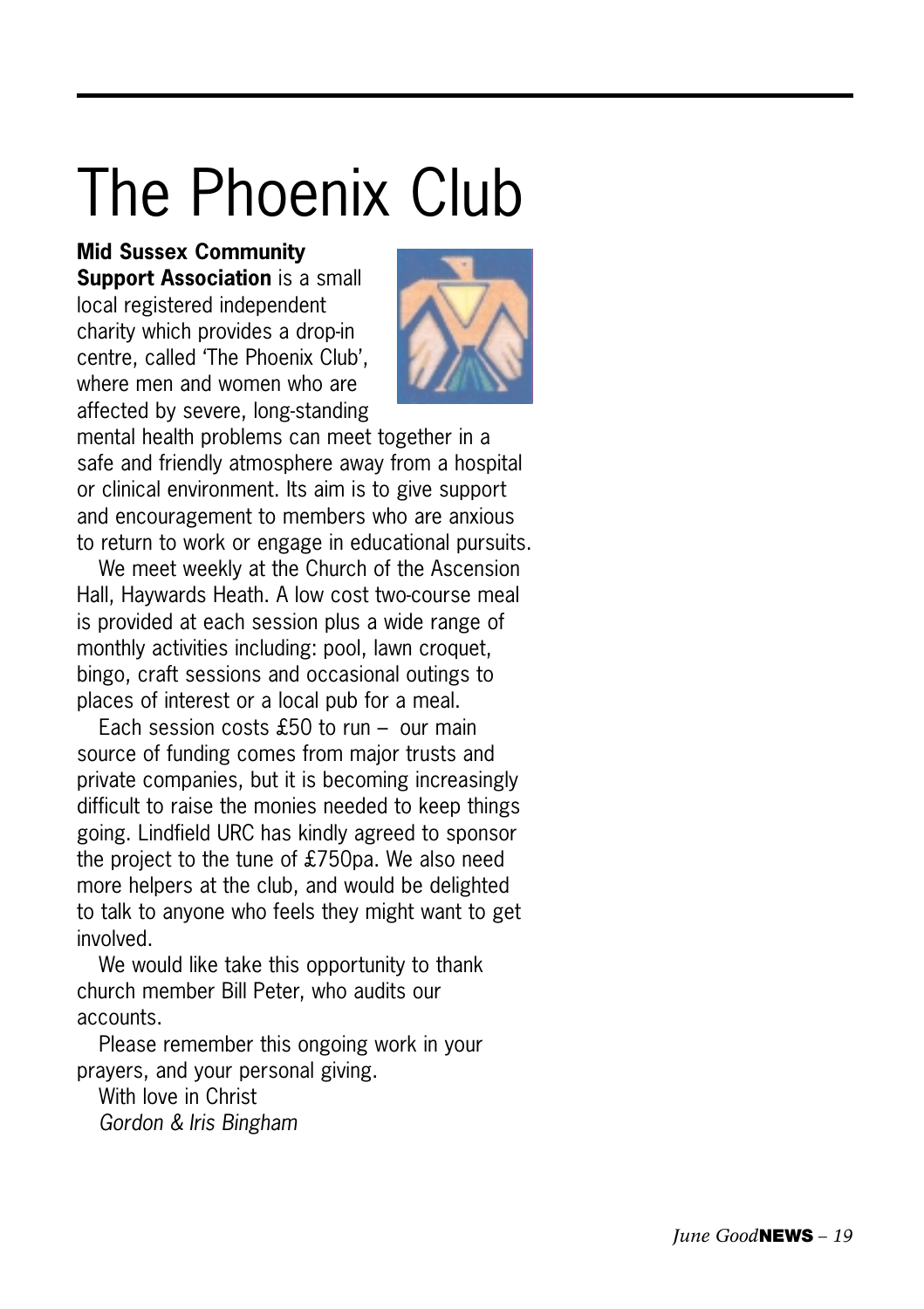## The face of Lindfield

Looking around the village it is easy to see why it is so highly regarded as a beautiful place among locals. Alan Gunson, a member of the management committee at the Society for the Preservation of Lindfield, reminds us why the Society is so important.

**The Society for the Preservation of Lindfield began in 1961 when an aggressive, speculative housing development threatened the quality of life in the village. At the time no such organisation existed then. It now has 1,000 members and is growing.** 

The ancient parishes were associated with parish churches, which for centuries were the means of governing the country, and giving identity to the community. But in the nineteenth century a revolution began, leading to central government taking over the administrative responsibility for the population, through a complicated, many tiered, network of national, regional, county and district councils. The present day 'parish councils' no longer relate directly to the parish church, being a part of the hierarchy of politically elected bodies.

Although large by village standards, around 1934 Lindfield lost its parish council, and so its body of local opinion, and became part of Haywards

Heath. In 1961 at the very time when Lindfield needed strong local support there was none. It was the threat of 200 flats in five tower blocks being built on the Welkin that galvanised 30 people from the parish church to meet and devise plans to oppose the flats. Three weeks were allowed by the council to mount an appeal, so a public meeting was hastily arranged at the Congregational Church Hall – now the United Reformed Church Hall – a petition was organised with 600 signatures and funds were raised to oppose the developers. That appeal proved successful, and so the Society came into being.

The aims of the Society qualified it to become a registered charity. From 1961 until the formation of the present Lindfield Urban Parish Council in 1987 the Preservation Society was the only corporate body in the village. During these 26 years it sought to maintain the separate physical identity of the village, and monitored every planning application to ensure they were in the best interests of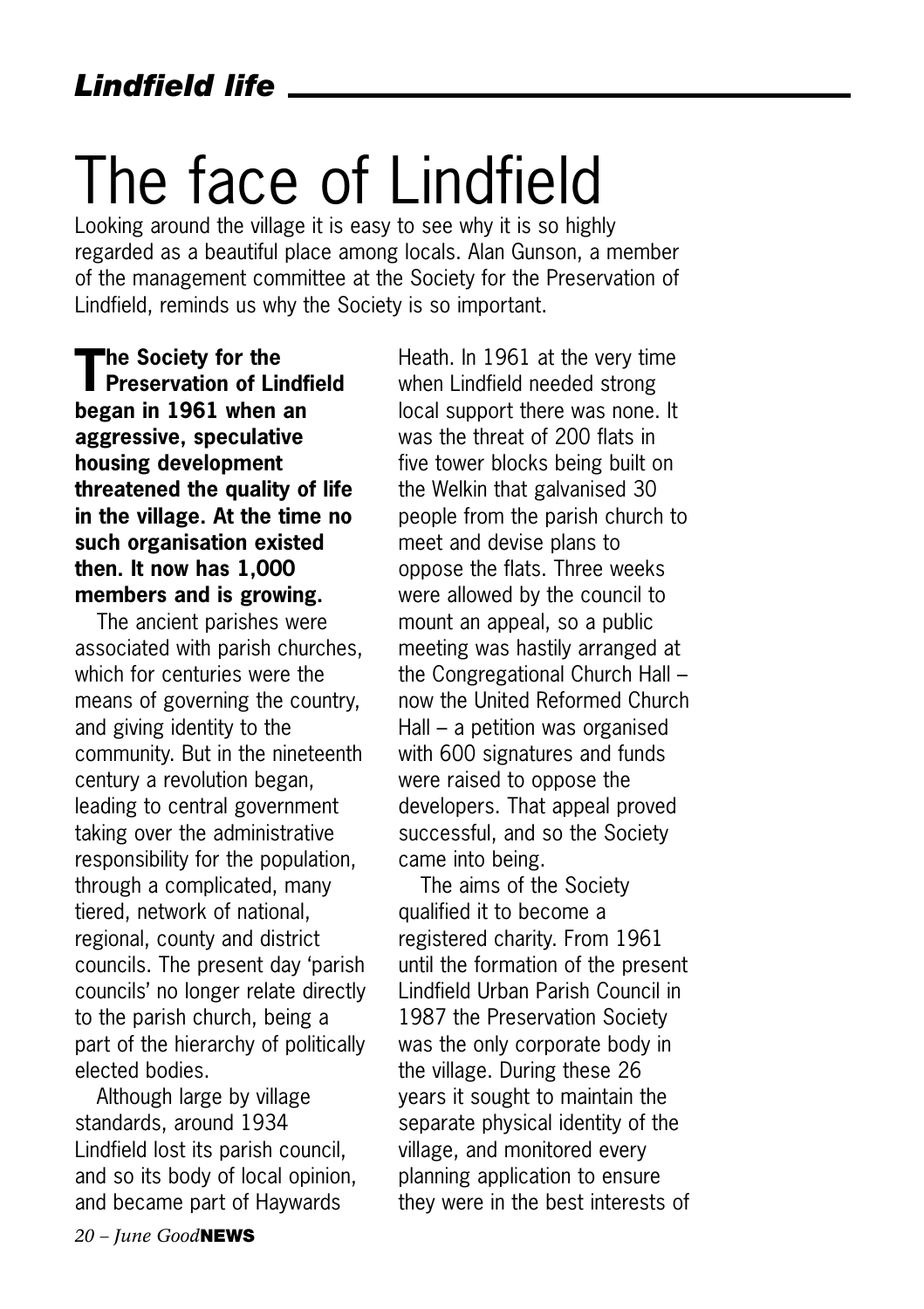**The Society for the Preservation of Lindfield** www.lindfieldsociety.org.uk

all the residents. The Society has continued to take a watching brief on all aspects of village life, working in collaboration with the parish council whenever it is appropriate to do so.

Past achievements of the Society include: Retaining Hickmans Green as an open space for recreation and ensuring the common, pond and the village centre are designated a Conservation Area.

It was not possible to prevent ribbon housing development between the village and Haywards Heath. But it is true to say that the village has benefited from the endeavours of those pioneers who devoted their energies to preserving the quality of life in Lindfield over the last 40 years.

In 2004 the members of the Preservation Society continue in the footsteps of the founders of the Society and through donations and voluntary work promote many activities throughout the year. Details appear in the Society newsletters and on the website.

Society benefits/ involvements include:

- Regular newsletters
- Excursions to places of interest several times each year
- Annual Garden Party at The Old Place
- Stand at Village Day
- Planning Committee reports on every planning application and liaison with L P C and with MSDC on these
- Attendance at many LPC and MSDC meetings
- We promoted the Lindfield Postal Address Campaign
- Currently seeking a solution to the closure of two Lindfield Sub Post Offices ...and much more!

Membership of the Society is open to everyone having an interest in Lindfield, details on the website, and all are welcome at our Public Meetings. *Alan Gunson*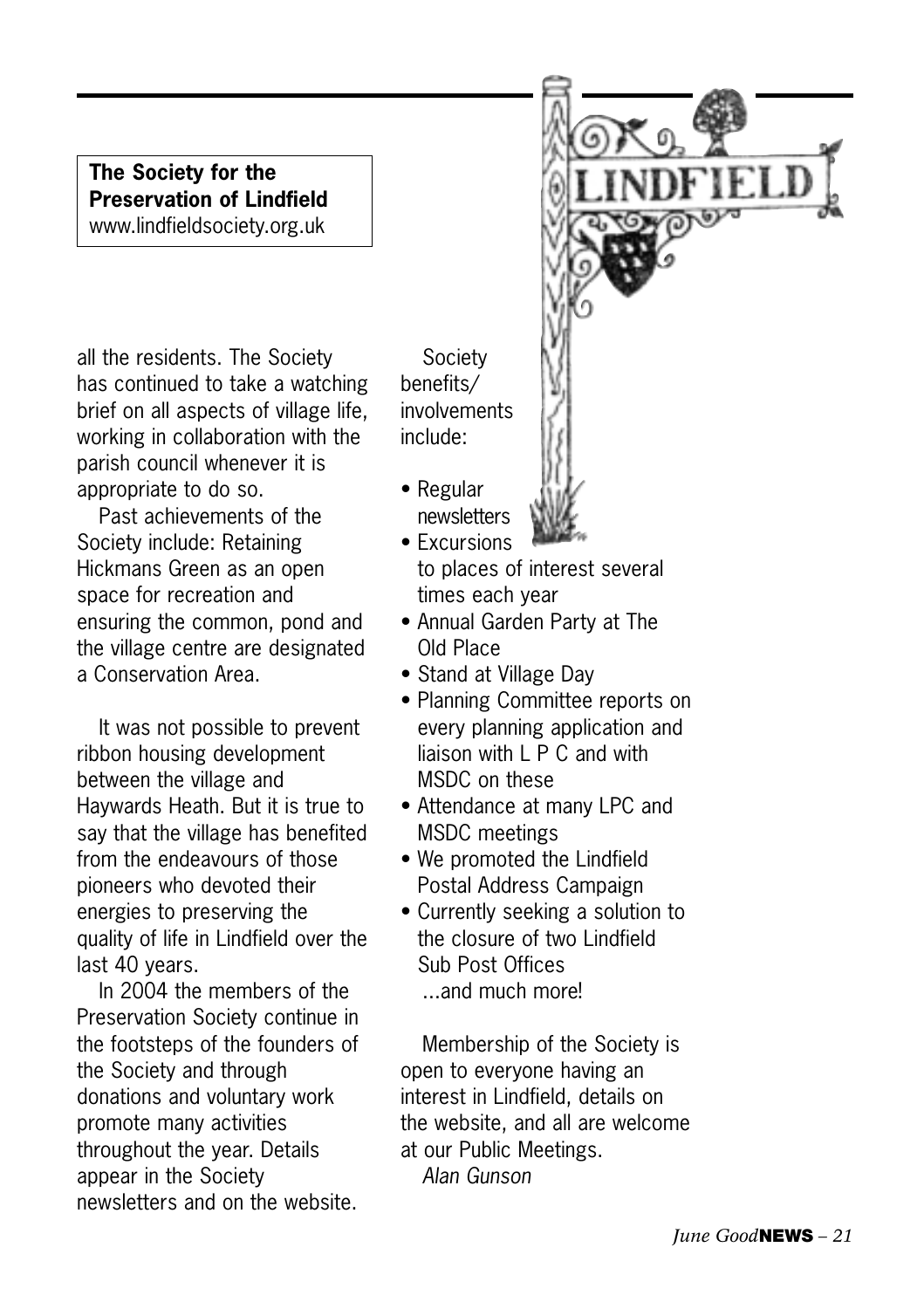# On the buses

**I'm a country, not a town, girl at heart! I can freak out up Lindfield High Street on a busy Saturday morning (I know, I'm a wimp!), so you can imagine I was all at sixes and sevens on a recent trip to Brighton.** 

We had gone there to let in the delivery man. Tom, my son, lives in Preston Park now and we had bought him a new bed for his birthday. My husband, Chris, was going to stay at the house for the afternoon while Jess (my daughter), Alex (her boyfriend) and myself went in to town to shop.

All went well; the three of us walked to the end of the road just as a bus arrived. Okay, the driver looked at me a little strange when I asked him what this stop was called (well, I did need to find our way back), but he told me the number of bus I would need and I followed the other two to sit down.

All fine so far. What was I worrying about? I'm an adult and I have all my senses – wrong! At the next stop some people got on including a young couple with a small child in a buggy. The mother pushed it into a space beside me but then had trouble putting on the brake. The bus set off before she could sit down and she muttered "people are so ignorant" under her

breath. I thought she was talking about the driver. All was still okay, or so I thought. I happened to look up when an older woman sitting next to the mother said in a loud voice: "Yes, you! Those seats are for people with buggies." Then she gestured at the cross I was wearing and said: "So called Christian and her cross around her neck." The mother had obviously been complaining about me. I immediately got up, apologising, and moved to another seat. I felt so embarrassed, I must have missed the sign above the seat. You know the ones, "Please give up this seat for elderly etc". I looked around, but no, there was nothing.

As we travelled on, any and everyone sat on these seats without being harassed as I had been.

My point is this; people still expect Christian values even if they don't give them out. I was in error (I think) but hey, I don't read minds and as I said at the start, I'm a country girl at heart! *Tina Elphick*

PS: We managed to catch a bus back and find Tom's house, but only after visiting a very weird guitar shop – a favourite of Alex's, but that's another story!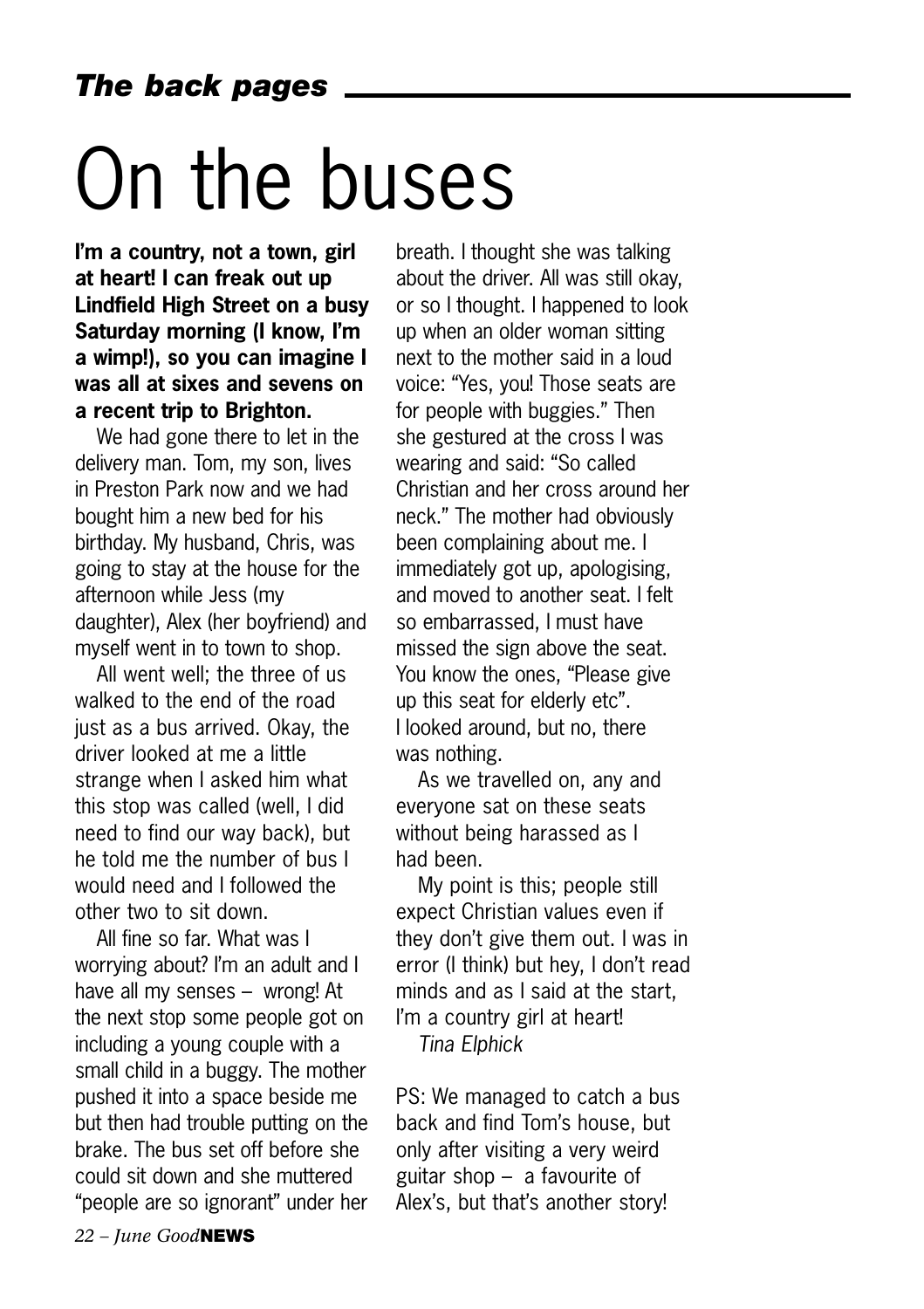### Senior Citizens' Coffee Morning **TUESDAY 1st JUNE – 10.15am to 12noon**

Calling all senior citizens to our annual Coffee Morning just for YOU! There will be the usual array of homemade biscuits and cups of tea or coffee, plus some home–spun entertainment brought to you by Peggy Bennett, Heather Swann and others. A chance for you to join in some community songs too, and, of course, time to chat with friends, old and new. Why not invite your neighbours along for the fun? You will all be very welcome! If you need transport, then just ring Heather on 01444 450335 and we will do our best to oblige.

Now here is an invitation to the rest of you. The Pastoral Group, which is organising this morning, does need some help to serve the coffee and to provide transport for those who request it. Please support us in this if you possibly can. Offers of help to Heather Swann or myself, Fiona Tingley (01444 483419). Many thanks!